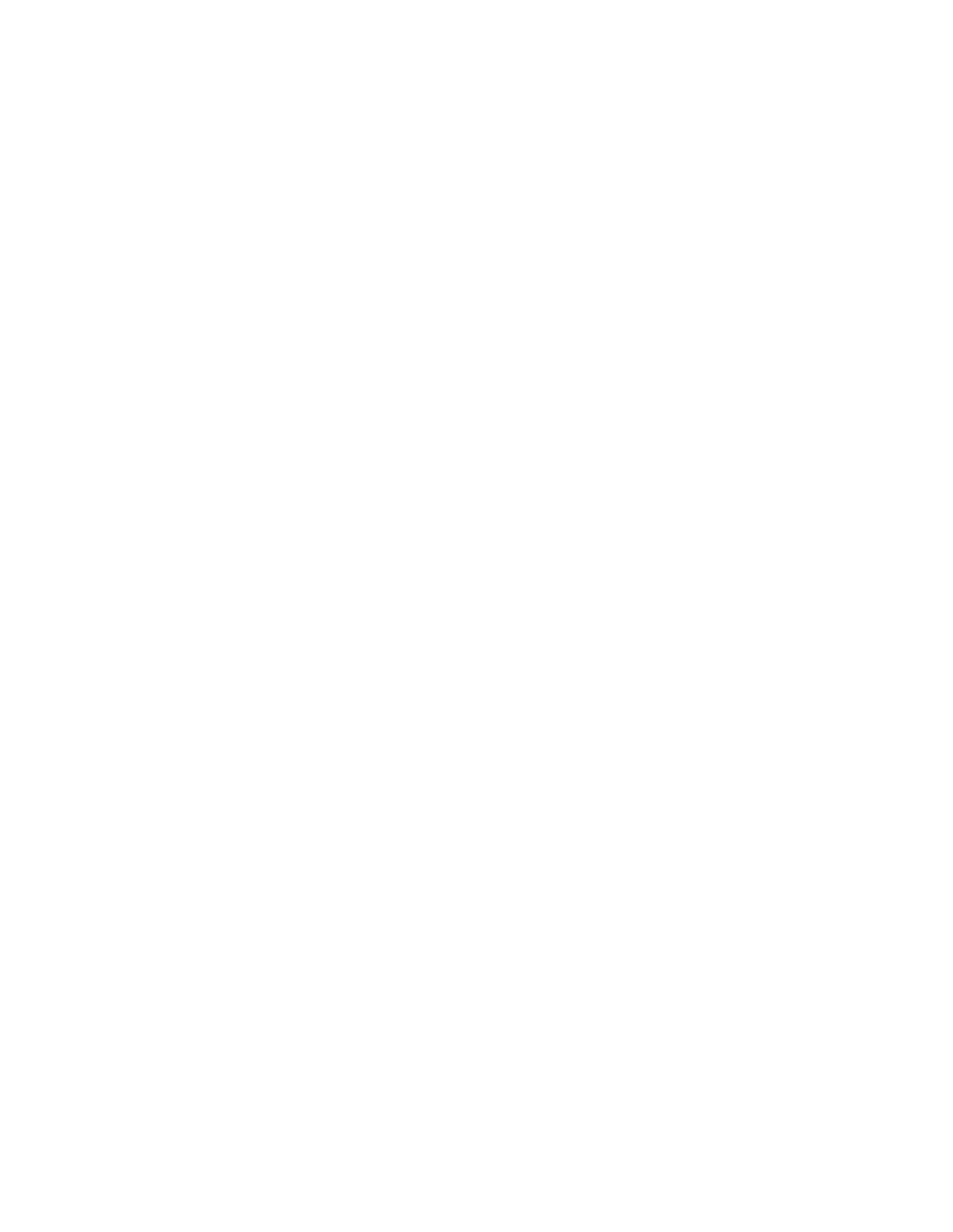# *A Message from Rep. James R. MacKay, Ph.D, Chairman*

#### **The Commission to Develop a Comprehensive State Mental Health Plan**

New Hampshire has a long and proud tradition of providing care to its citizens with mental illness. It is only in recent years that we have benefited from scientific knowledge that gives us hope that individuals with mental illness can live productive lives in their communities. Those dedicated staff members who worked—not so many years ago—in mental health institutions where care would today be considered barbaric were providing the best care available at that time. Those who worked to produce this publication wish to recognize and salute those dedicated heroes who provided the best level of care available, under difficult circumstances, for many generations of persons with mental illness.

The Commission to Develop a Comprehensive State Mental Health Plan (HB 691, Chapter 175:15) was passed by the legislature and became law in 2005. The Commission was given the significant role of devising a comprehensive plan for the delivery of mental health services for children, adolescents, adults and older adults in both the public and private sectors.

Evidence indicates that in the midst of proven scientific advances nationally and in New Hampshire, the state's delivery of services was declining. What happened to the New Hampshire program that the National Institute of Mental Health once recognized as a model for the entire country?

The Commission used what is now known as the Wheelock-Nardi report, filed on December 27, 1982 to Governor Hugh J. Gallen, as a useful historic benchmark. More recently, several national studies highlighted the deterioration of mental health services in this country. The reports of the U.S. Surgeon General (1999), The President's New Freedom Commission (2003), and the Institute of Medicine (2006) provided structure and research for the work of the Commission.

Now, two years later, the Commission is presenting this first publication as the result of the deliberations of more than 100 volunteers, who served on the Commission's six work teams and its Leadership Group. This document is intended as a blueprint for the continuing work of the Commission. You will find four guiding principles around which the entire report is organized, each followed with specific recommendations and action steps.

As the Commission now moves to the implementation stage, this document provides guidance and direction as the work progresses. A second publication will contain the entire reports of five work teams: Consumer Driven Practice; Quality Care; Integrated Services; Disparities to Access Care; and Information Technology. An additional report will be released on Corrections and Mental Health Care, and other reports will be issued, as available.

In closing, I thank the volunteers who did the work leading to this report. The Endowment for Health has also provided essential wisdom and financial support to this project. We now move forward to our second stage--implementing this plan and transforming New Hampshire's system of mental health care.

Sincerely,

Rep. James R. MacKay, Ph.D. Chairman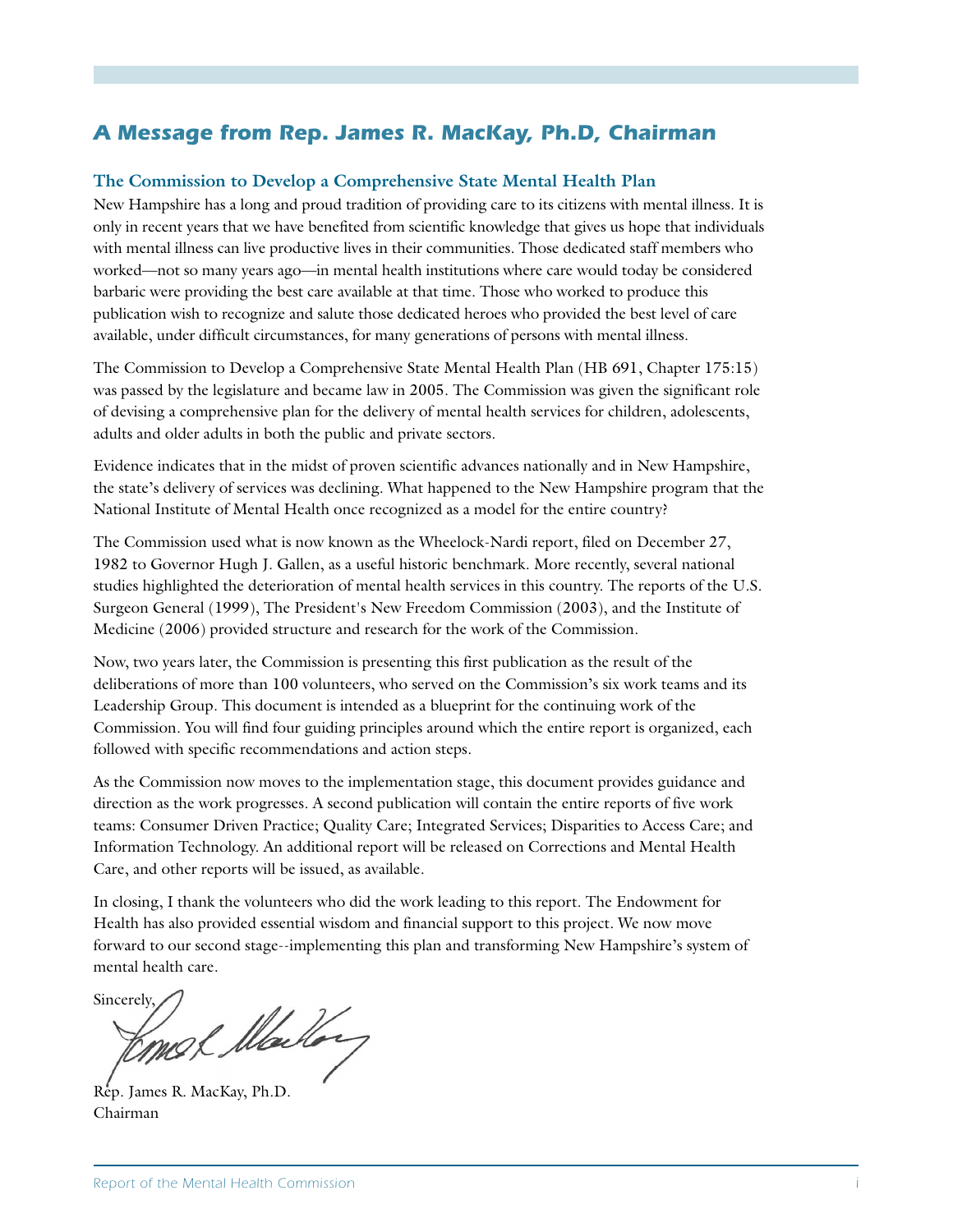# *Table of Contents*

| Executive Summary Material Account of the Contract of the Summary Material Account of the Contract of the Contract of the Contract of the Contract of the Contract of the Contract of the Contract of the Contract of the Cont |
|--------------------------------------------------------------------------------------------------------------------------------------------------------------------------------------------------------------------------------|
|                                                                                                                                                                                                                                |
|                                                                                                                                                                                                                                |
|                                                                                                                                                                                                                                |
| Chapter 3: Mental Health Services are Person- and Family-centered,                                                                                                                                                             |
| Chapter 4: All Mental Health, Medical and Substance Use<br><b>Treatment Services are Integrated and Will Use</b><br>Technology Safely and Effectively [10] Marshall Marson Marson 15                                           |
| Chapter 5: All Persons Will Receive Individualized Mental Health Services<br>which Promote Recovery and Resiliency to Enable Them to Live,<br>Work and Participate in Their Community  18                                      |
|                                                                                                                                                                                                                                |
|                                                                                                                                                                                                                                |
|                                                                                                                                                                                                                                |
| Appendix C: List of Commission Members (and all contains a set of 24                                                                                                                                                           |
| Appendix D: Research, Resources and Supporting Information  26                                                                                                                                                                 |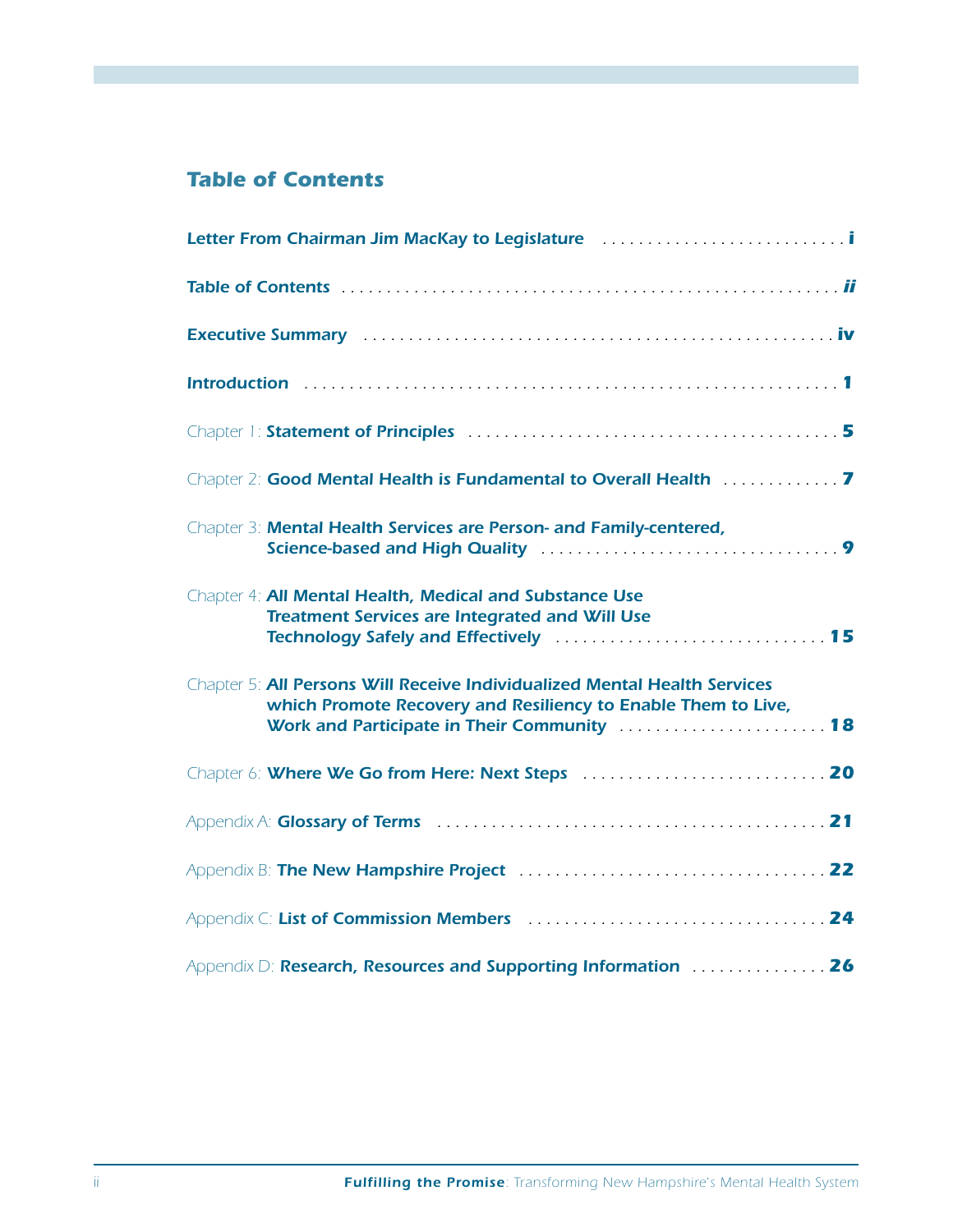# **FULFILLING THE PROMISE:**

*Transforming New Hampshire's Mental Health System*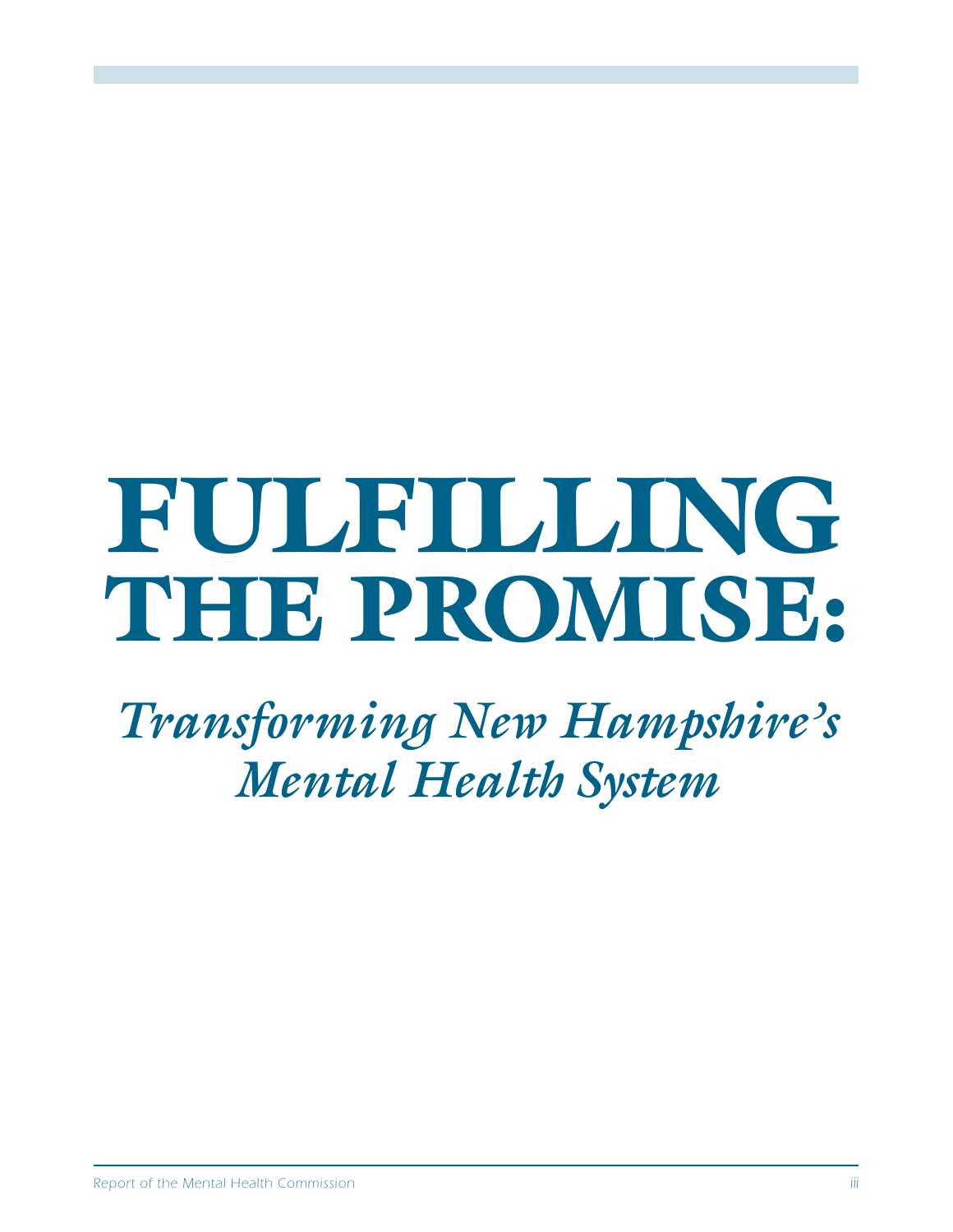# *Executive Summary*

TWENTY-FIVE YEARS AGO, a statewide planning group in New Hampshire issued the Wheelock-Nardi report. One goal of this report was to develop a statewide system of community-based mental health care. Today, however, New Hampshire's mental health system remains at risk. In the past 10 years, admissions to the state's public psychiatric hospital have doubled. Local communities have seen reductions in psychiatric hospital units, group homes that provide residential treatment, and intensive outpatient services. Per capita expenditures at the state's mental health centers have been reduced by nearly half. Primary care providers have seen significant increases in mental health issues in their medical settings. The rate of incarceration for people with mental health issues has risen.

New Hampshire is not alone in facing these challenges. According to a U.S. Surgeon General's report, mental illness is the leading cause of disability for persons ages 15 to 44 in the United States. Stigma and discrimination continue to affect people with mental health issues. The delivery system for mental health services is fragmented and hard to negotiate. Private health insurance places unfair limitations and financial requirements on mental health benefits.

To address these issues, New Hampshire's legislature created the Commission to Develop a Comprehensive State Mental Health Plan in 2005 (HB 691, Chapter 175:15, Laws of 2005). The Commission began its work with the belief that "Mental Health is Everybody's Business." This belief underlies three basic premises upon which the Commission's work has been based:

**Mental health issues are common**. According to one estimate, 254,000 adults and 55,756 children in New Hampshire will experience a mental health challenge in a given year. Mental health issues affect every part of a person's life from employment and housing to family relationships and community engagement.

**Mental health is a fundamental part of overall health**. Good mental health helps people maintain better physical health, lead a fulfilling life, work, study, have fun and make daily personal and household decisions.

**Mental health treatment works**. Research has shown that mental health services improve people's lives and are as effective as treatments for other common health conditions such as heart disease and diabetes.

This report contains the findings and recommendations of the Commission in the form of four key principles. Those principles, and the recommendations to achieve them, are:

#### **1. Good mental health is fundamental to overall health.**

*Recommendation:* Encourage persons living with mental health issues to seek help.

*Recommendation:* Enhance prevention, assessment and early intervention efforts for promoting good mental health in individuals, families and communities.

#### **2. Mental health services are person- and family-centered, science-based and highquality.**

*Recommendation:* Include individuals and families in full active partnership in the assessment, treatment planning and evaluation of the services they receive.

*Recommendation:* Assure that high-quality mental health care is available to persons of all ages, cultural and language backgrounds, and social classes.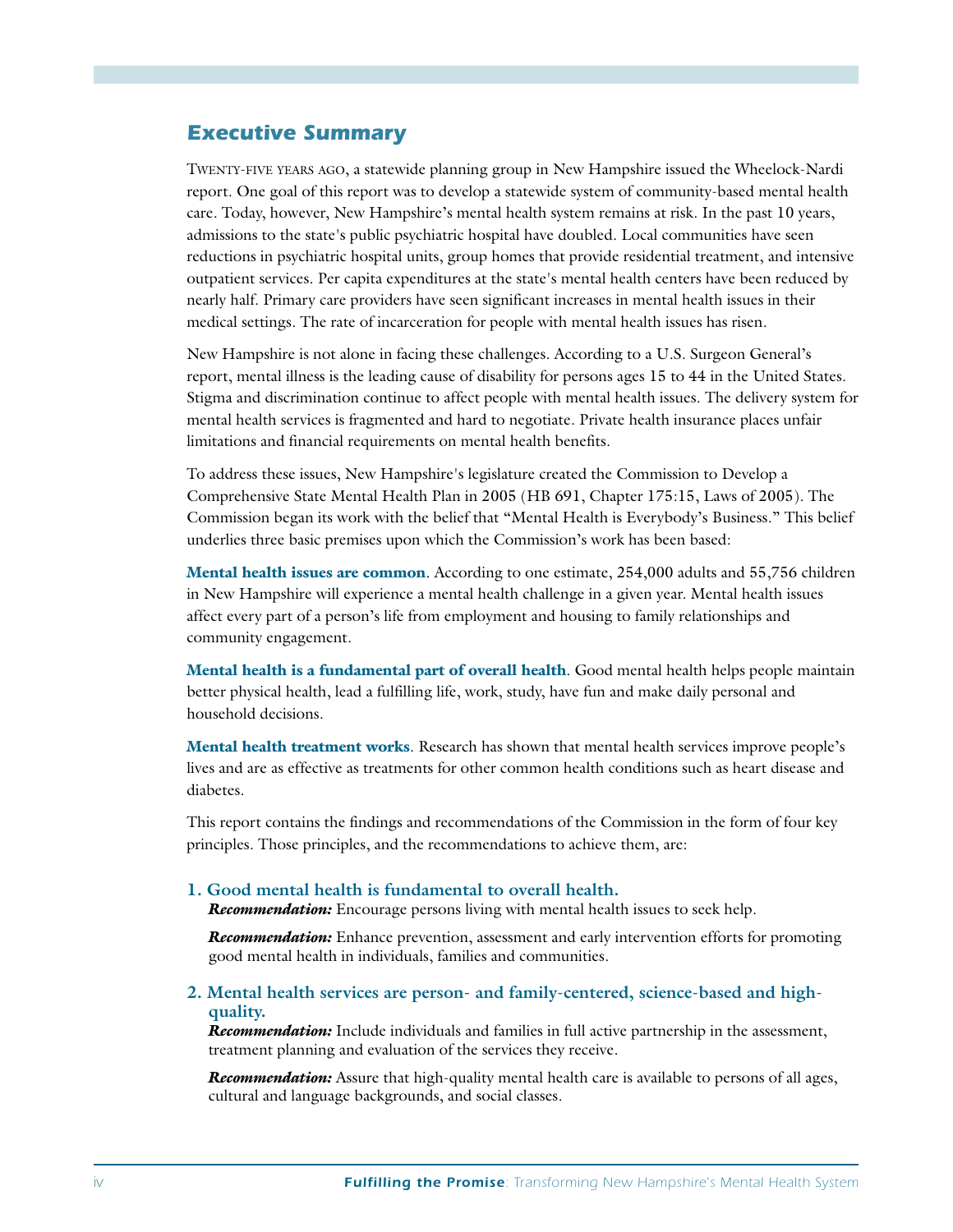*Recommendation:* Increase the participation of individuals and families in public policy and mental health practice decisions that affect them.

*Recommendation:* Develop a publicly available system of measurement and monitoring to improve practices across the mental health service system.

*Recommendation:* Assure that New Hampshire has an adequate mental health workforce.

*Recommendation:* Assure that New Hampshire has adequate acute psychiatric and residential care facilities that coordinate and integrate with community services.

#### **3. All mental health, medical and substance use treatment services are integrated and use technology safely and effectively.**

*Recommendation:* Facilitate the integration of all aspects of our health care system so that all residents of New Hampshire participate in a seamless system of care.

*Recommendation:* Establish a Center of Excellence for mental health in New Hampshire.

#### **4. All persons will receive individualized mental health services which promote recovery and resiliency to enable them to live, work and participate in their community.**

*Recommendation:* Ensure an appropriate range of support and social integration services to enable people living with a mental illness to live, work and participate in their community.

*Recommendation:* Create financing mechanisms that include third party payments to support the implementation of evidence-based and emerging science-based practices.

The leadership team of the Commission to Develop a Comprehensive State Mental Health Plan includes:

#### **Leadership Group**

| James MacKay, Chairman Concord  | Mary Brunette Concord           |
|---------------------------------|---------------------------------|
| David Lynde, Vice Chair Concord | Richard Learned Meredith        |
| Daniel Daniszewski Laconia      | Peter Janelle Manchester        |
| Nancy J. Beaudoin Lebanon       | Ken Jue <i></i> Keene           |
| Paul Gorman Lebanon             | Nancy Rollins New London        |
| Susan Fox Concord               | Mike Coughlin Laconia           |
| Lisa Mercado Loudon             | Kate Saylor Manchester          |
|                                 | Linda Fox Phillips,             |
| Michael Cohen Concord           | Project Coordinator Conway      |
| William Gunn Bow                | Edward J. Tomey,                |
|                                 | Organizational Consultant Keene |
| Lisa Mistler Concord            | Non-voting members              |
| Rose Wiant Concord              | Suzanne Harrison Londonderry    |
| Cindy Rosenwald Nashua          | Claudia Ferber Loudon           |
| Christine Hamm Hopkinton        | Mary Kaplan Hollis              |
| Joyce Jorgenson Peterborough    | Kim Firth Albert 1997, Eradford |

For a copy of the full report, *Fulfilling the Promise: Transforming New Hampshire's Mental Health System*, visit www.endowmentforhealth.org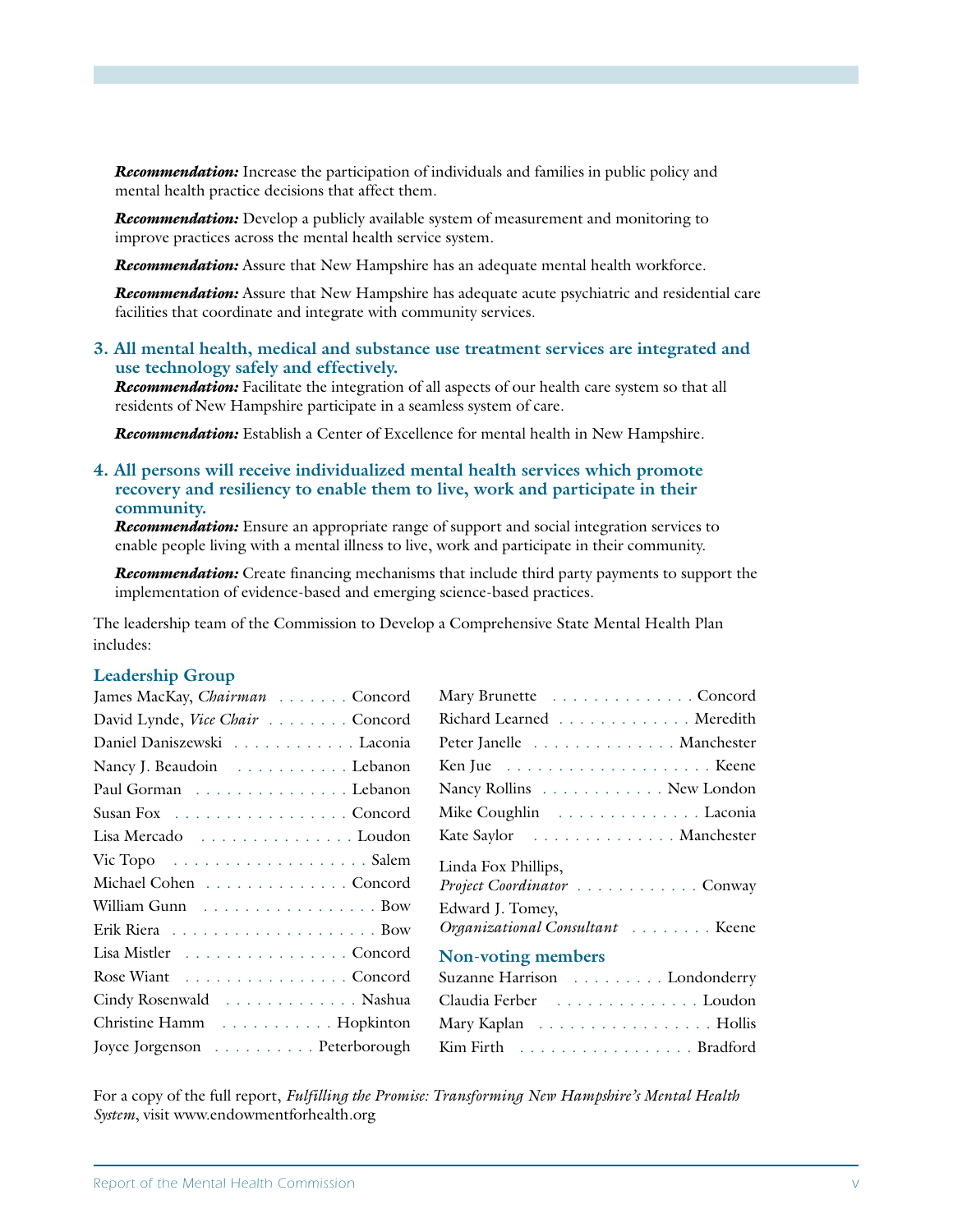*vi Fulfilling the Promise: Transforming New Hampshire's Mental Health System*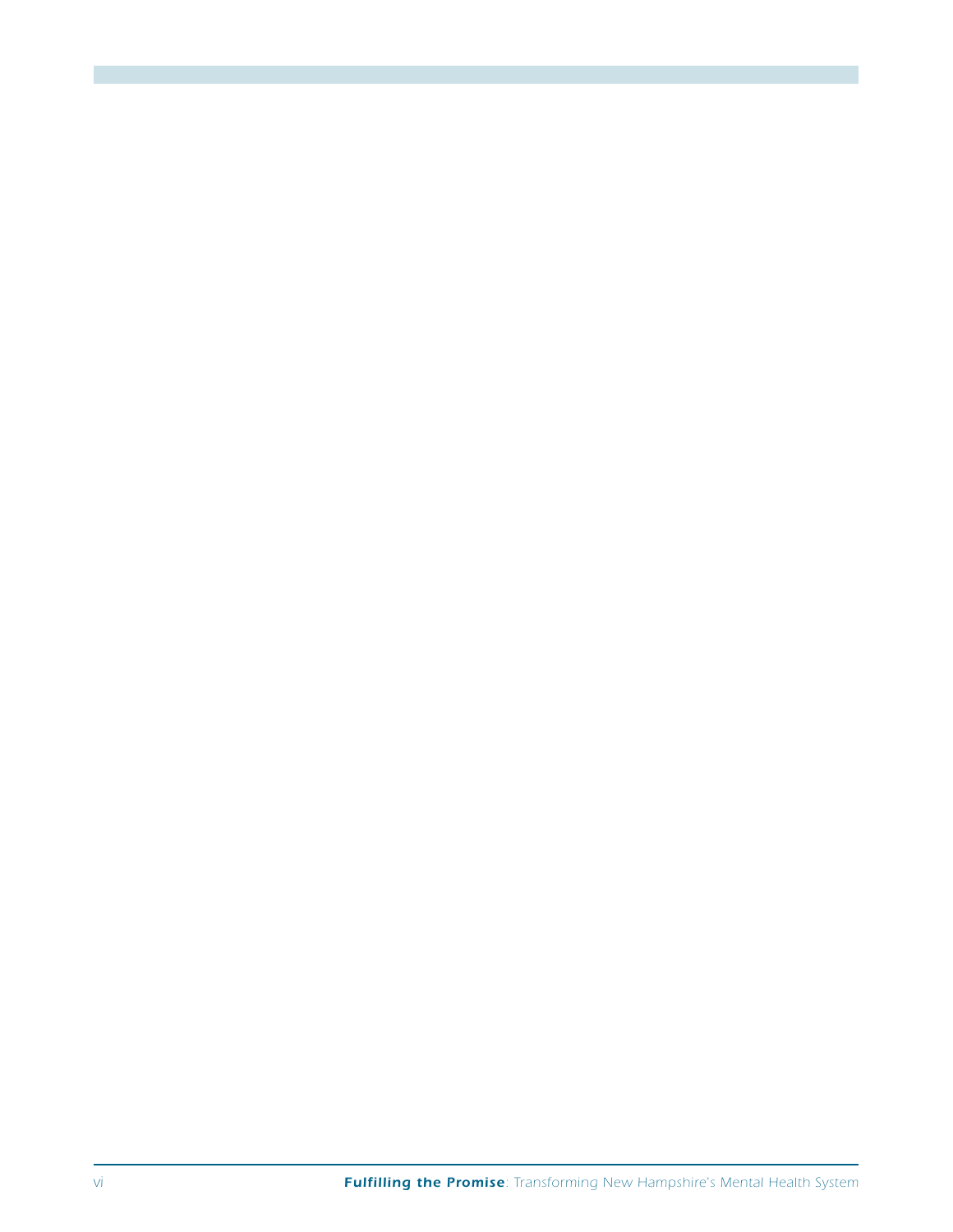# *Introduction*

New Hampshire has a proud tradition of respecting the rights of individuals while providing compassionate health care for its residents. The state has recognized the importance of maintaining a system of care for those with mental illness since it first built a state psychiatric hospital in 1834. Even though very little was known about mental illness and mental health care, the state provided significant hospital services for people with mental illnesses. Over the next century, the locus of care was the state hospital in Concord, where many people resided for stays that often exceeded decades.

Twenty-five years ago, a statewide planning group carefully examined the state of New Hampshire's mental health system and issued the Wheelock-Nardi report. This report proclaimed the need for New Hampshire to develop a statewide system of community services to enable those individuals who were then residing at New Hampshire Hospital to return to their communities. One key principle outlined in the report was that by providing accessible community-based services, many more people with mental illnesses would be able to live more satisfying lives with their families and in their communities.

From the mid-1980s, the state started developing a comprehensive system of community services using federal and state funds. As a result of this development, there are currently 10 community mental health centers and several private community mental health providers in the state. Each community mental health center (CMHC) is responsible for providing emergency and other mental health services for the residents living in the 10 defined regions. The CMHCs provide essential and safety net services that include psychiatric evaluations, medication prescribing and monitoring, psycho-educational services, case management services, therapy, medication, limited employment services and limited residential services. While most of the funding for the New Hampshire CMHCs comes through the federal Medicaid program, the agencies raise funds from their local communities, fundraising, fees and grants.

With the advent of these centers, the number of people receiving care at any one time at the state psychiatric hospital was reduced from a high of

2,800 people in the early 1970s to less than 200 in the acute inpatient programs. During the course of a year, the state hospital manages 2,400 inpatient admissions. In the late 1980s, New Hampshire was recognized by the National Institute of Mental Health for providing a model system of care.

Several other important developments occurred during this period. The state had contributed to the development of a system of community health centers, which provided primary health care to low income and uninsured New Hampshire residents. Several of these health care centers now employ therapists who provide mental health services. Several private non-profit organizations such as Child and Family Services of New Hampshire provide mental health services to children and families. Complementing the work of the mental health centers, several

*This system provides services to help people with mental illness by removing barriers and limitations and help them restore or develop a sense of belonging to a community.*

organizations providing support and education for family members have been developed. These include NAMI-NH and the Federation of Families for Children's Mental Health. A number of licensed mental health therapists have also developed private practices; many of them contract with public schools to serve children.

The New Hampshire Bureau of Behavioral Health, formerly called the Division of Mental Health, has worked with mental health treatment providers to develop a recovery-oriented mental health system. This system provides services to help people with mental illness by removing barriers and limitations and help them restore or develop a sense of belonging to a community. In 1988, the state, through the Bureau of Behavioral Health, began providing funding to develop a system of peer support centers where people with mental illness could support and learn from each other about living with a mental illness. These centers provide education about mental illness, add supports when an individual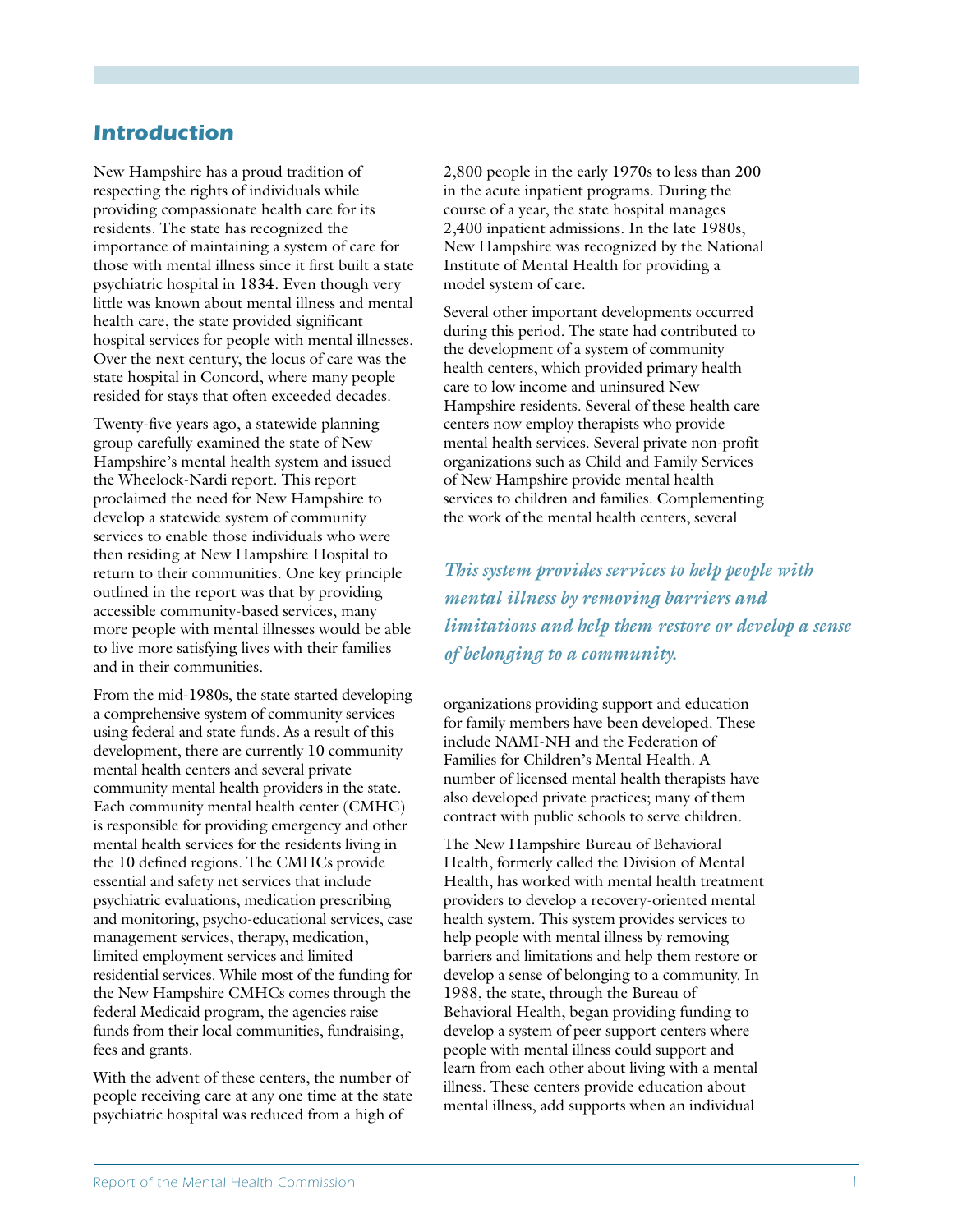is in crisis, and provide a safe, social environment for individuals who have been living a life of social isolation. The State of New Hampshire has invested significant resources in developing a system that could respond to the needs of persons with serious and persistent mental illness.

In the past 10 years, this system has been affected by reimbursements from Medicaid that have not kept up with inflation, and by reduced reimbursements from private insurance companies. New Hampshire Hospital, the state's public psychiatric hospital, has experienced a doubling of admissions and a 30 percent increase in census during this time period. More patients are hospitalized for extended periods of time as the community-based options for intensive treatment have declined. (Task Force to Study New Hampshire Hospital Census, 2005.) The hospital is currently functioning at

*New Hampshire has fewer psychiatrists per capita, for example, than neighboring states, and they are paid a lower wage, on average.*

> the limits of its capacity, while New Hampshire's general population is growing and the need for acute care capacity is rising.

> The reasons for this crisis are many, but prominent among them are the shrinking community resources for moderate to intensive services, including the reduction in local psychiatric hospital units, group homes with residential treatment, and intensive outpatient services. For example, in 1998 there were 101 beds statewide that accepted persons who were civilly committed through the Involuntary Emergency Admission process; in 2002 there were 22. (Source: Task Force to Study New Hampshire Hospital Census, 2005). Group homes providing residential treatment for persons experiencing serious symptoms and functional problems have decreased from 52 in 2000 to 17 in 2003. Most of these closings have been the result of the low rates of reimbursement, which made them uneconomical to operate.

Meanwhile, the availability of mental health

treatment providers is shrinking. New Hampshire has fewer psychiatrists per capita, for example, than neighboring states, and they are paid a lower wage, on average. While the rates for individual services have been increased, the state and federal monies expended per person for treatment at the mental health centers has been reduced from \$8,243.58 in 1997 to \$4,520.19 in 2007 (NH Center for Public Policy, 2007). During this same period, incarceration rates of persons with mental illness have increased: in 2006, 40 percent of the 22,000 people held at the state's 10 Houses of Correction in the course of the year had been persons diagnosed with mental illness. Also, primary health care providers now provide services to over 100,000 people each year with mental health diagnoses (NH Center for Public Policy, 2007).

These trends are not limited to the New Hampshire mental health system. In the past 10 years two major federal studies were released which examined the status of mental health care nationally. The U.S. Surgeon General's report stated that mental illnesses rank first among illnesses which cause disability for people ages 15-44 in the United States. The President's New Freedom Commission on Mental Health report, published in 2003, called for a major transformation of the nation's mental health system for the following reasons:

- The stigma surrounding mental illness prevents people from seeking help.
- The mental health service delivery system is fragmented and hard for people to negotiate.
- Private health insurance places unfair treatment limitations and financial requirements on mental health benefits.

The conditions identified by the New Freedom Commission exist in New Hampshire.

In the 25 years since the Wheelock-Nardi report, scientific information about mental illness and effective treatments has grown dramatically. We now know that mental illness occurs across a broad spectrum from mild to severe and from transient to persistent conditions. A wide variety of effective treatments for mental illness have been established, but researchers report a 20-year delay between the discovery of effective treatments and their use in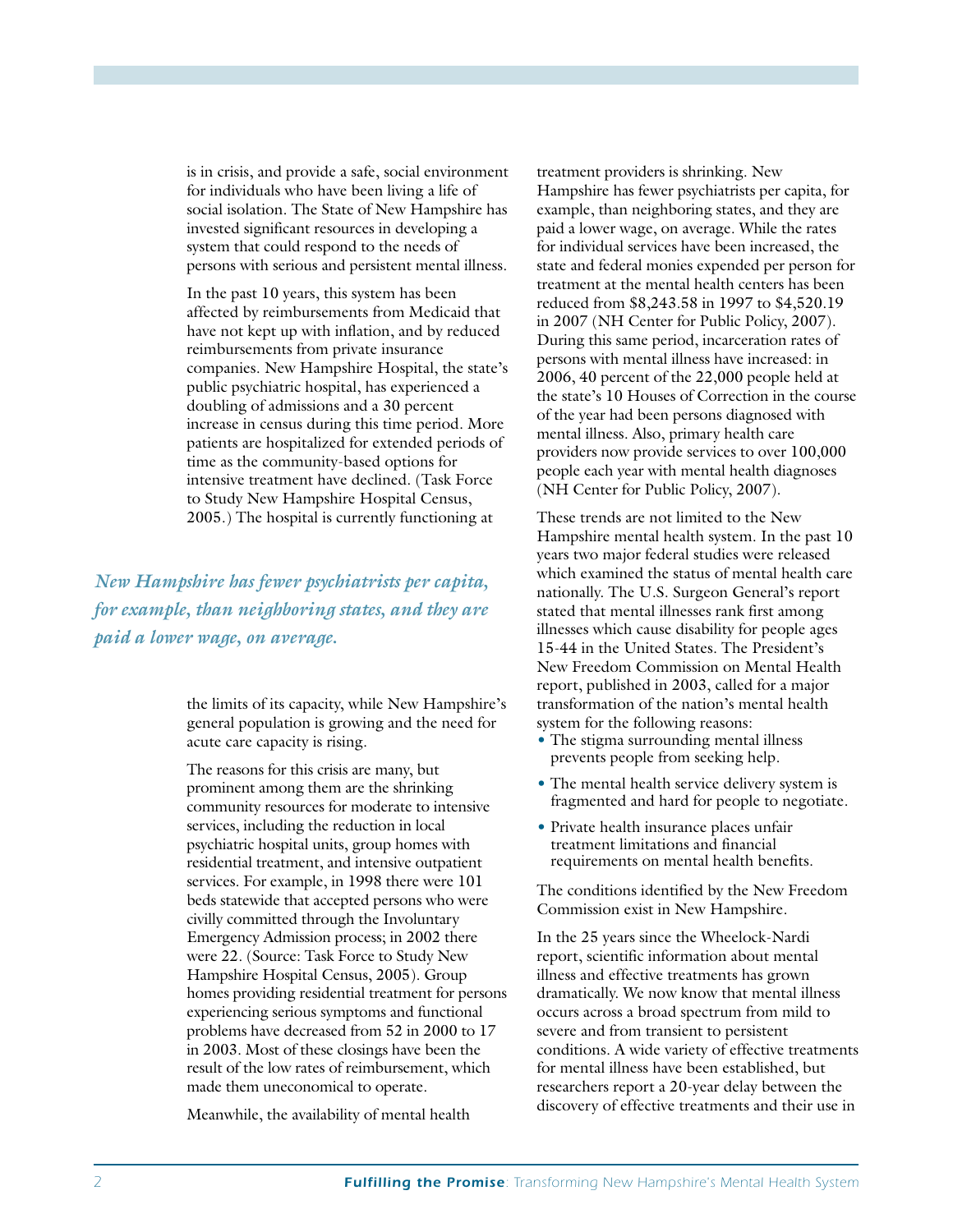community settings. Stigma and discrimination continue to affect people with mental illness and their families on a daily basis. Social exclusion is common. New Hampshire is now faced with the challenge of using this new information to assure that the state's residents have good mental health and that people with mental illness have access to effective services.

The promise to build and maintain a comprehensive mental health system has encountered many challenges over the years, from budget cuts, to new directions in leadership, to a growing and diversifying population base and to the identification of evidence-based practices. All of these challenges have combined to create the need for a new, comprehensive mental health plan for New Hampshire.

In response to this need, the General Court passed HB691 in 2005 to create the Commission to Develop a Comprehensive State Mental Health Plan. Twenty-nine people were appointed to the Commission. A few were chosen by the Governor, the Speaker of the House, and the Senate President. Others represent key agencies or were appointed ex officio. The Commission held its first meeting in September 2005. In its initial discussions, Commission members demonstrated a willingness to invest a significant amount of time in the planning process and they recognized the enormity of the task before them. The Commission approached the Endowment for Health, which agreed to fund this statewide planning process that would address issues facing both the private and the public mental health system.

#### **Mental illness is common**

Over the course of a lifetime, many New Hampshire residents will experience a mental illness. Based on national surveys (Kessler, 2005), an estimated 254,000 New Hampshire adults and 55,756 New Hampshire children have experienced a mental illness in the past year. Over the course of a person's life, 45 percent of us will experience some type of mental health problem (Kessler, 2005). These illnesses rank first in producing disabling conditions among all illnesses (Kessler, 2005).

What does this mean? A mental illness is a health

condition that is characterized by alterations in thinking, mood or behavior (or some combination of these symptoms), which are associated with distress and impaired functioning (United States Surgeon General's Report, 1999). When a person experiences a moderate to severe illness that is not actively treated, it can impair that person's ability to work, to maintain satisfying relationships, or to parent.

The number of people seeking treatment has risen over the past 20 years (Psychiatric Services, 2007) while the prevalence of mental illness has remained steady. Public education programs have helped more people recognize symptoms and seek help. The majority of people with mental illness, however, still do not receive treatment. According to studies completed by the New Hampshire Center for Public Policy, in 2005 approximately 11 percent of the state's residents

*The number of people seeking treatment has risen over the past 20 years while the prevalence of mental illness has remained steady*

received some form of treatment for a mental illness that was paid for with private insurance, Medicare or Medicaid. (This estimate may be slightly high since some persons access both the public and private mental health system.) This percentage is less than half of the estimated 26 percent who are experiencing a disorder in a given year. The claims data shows that 80,000 people received mental health treatment that was paid for by private insurance, while 25,000 people received care that was paid for by Medicaid. Approximately 12 percent or 37,000 New Hampshire children received mental health treatment funded by Medicaid and by private insurance. (Again, this estimate may be slightly elevated.) The slightly higher percentage of children than adults probably reflects the fact that children who are struggling are often identified when they are attending school, while adults are more likely to try to conceal their difficulties. Mental illness is associated with myths and negative stereotypes that result in prejudice, discrimination and social isolation. Many people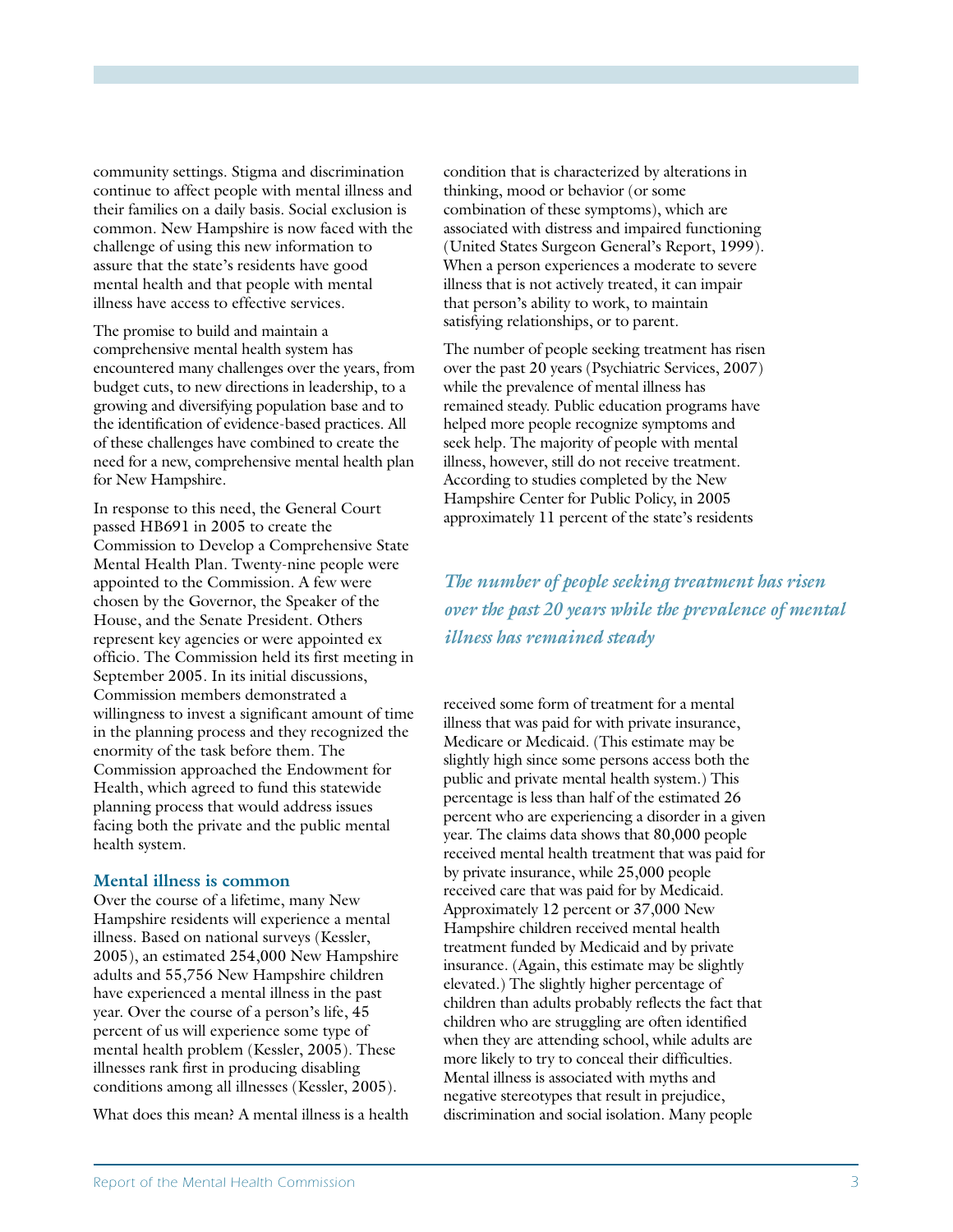are afraid to ask for help or participate in treatments that could improve their lives.

#### **Mental health is a fundamental part of overall health**

Good mental health affects a person's ability to lead a fulfilling life, including the ability to work, study, have fun, develop meaningful relationships and make daily personal and household decisions. Problems with a person's mental health can have a negative effect on these activities. One method for improving mental health is through promoting resiliency. Resiliency involves the personal qualities and social supports that enable us to rebound from adversity, trauma, tragedy or other stresses and to go on with life with a sense of mastery, competency and hope. Counseling, psycho-educational programs and,

*Spending on mental health treatments has not kept pace with the increases in spending on health care.* 

> when appropriate, medications can help strengthen a person's resilience.

Recent research findings have demonstrated that good mental health helps people maintain better physical health. Mental illness can damage the immune system and exacerbate symptoms of a physical disease. In a recent Institute of Medicine report, the authors stated, "Health care for general, mental and substance use problems and illnesses must be delivered with an understanding of the inherent interactions between the mind/brain and the rest of the body." (Institute of Medicine Quality Chasm Report, 2006)

#### **Treatment for mental health issues works**

Research has shown that many types of mental health services, including medications and counseling, are effective for helping children and adults with mental illness feel better and function better. These treatments improve people's lives. The good news is that evidencebased treatments for mental illnesses are as effective as treatments for other common health conditions such as heart disease.

When evidence-based treatments are combined with community supports, people and families with mental illness can move from being socially isolated to being active citizens in their communities. They can move from disability to ability and from unemployment to employment. Economic experts point out that investing in mental illness treatment is as important as investing in treatment for physical illnesses. In 1997, America spent \$73.4 billion on mental health treatment, about 7 percent of all spending on illness treatment. (Kessler, Archive of General Psychiatry, 2005) However, the spending on mental health treatments has not kept pace with the increases in spending on health care. Despite some legislative efforts to establish parity in insurance coverage, parity has not been achieved. In the private sector, a complex system of deductibles and co-pays results in far more substantial out-of-pocket costs for individuals seeking mental health care compared to their costs for other types of health care.

#### **National priorities for mental health**

The President's New Freedom Commission on Mental Health, "Achieving the Promise: Transforming Mental Health Care in America" (2003) identified the following goals and recommendations:

- Americans understand that mental health is essential to overall health.
- Mental health care is consumer- and familydriven.
- Disparities in mental health services are eliminated.
- Early mental health screening, assessment and referral to services are common practice.
- Excellent mental health care is delivered and research is accelerated.
- Technology is used to access mental health care and information.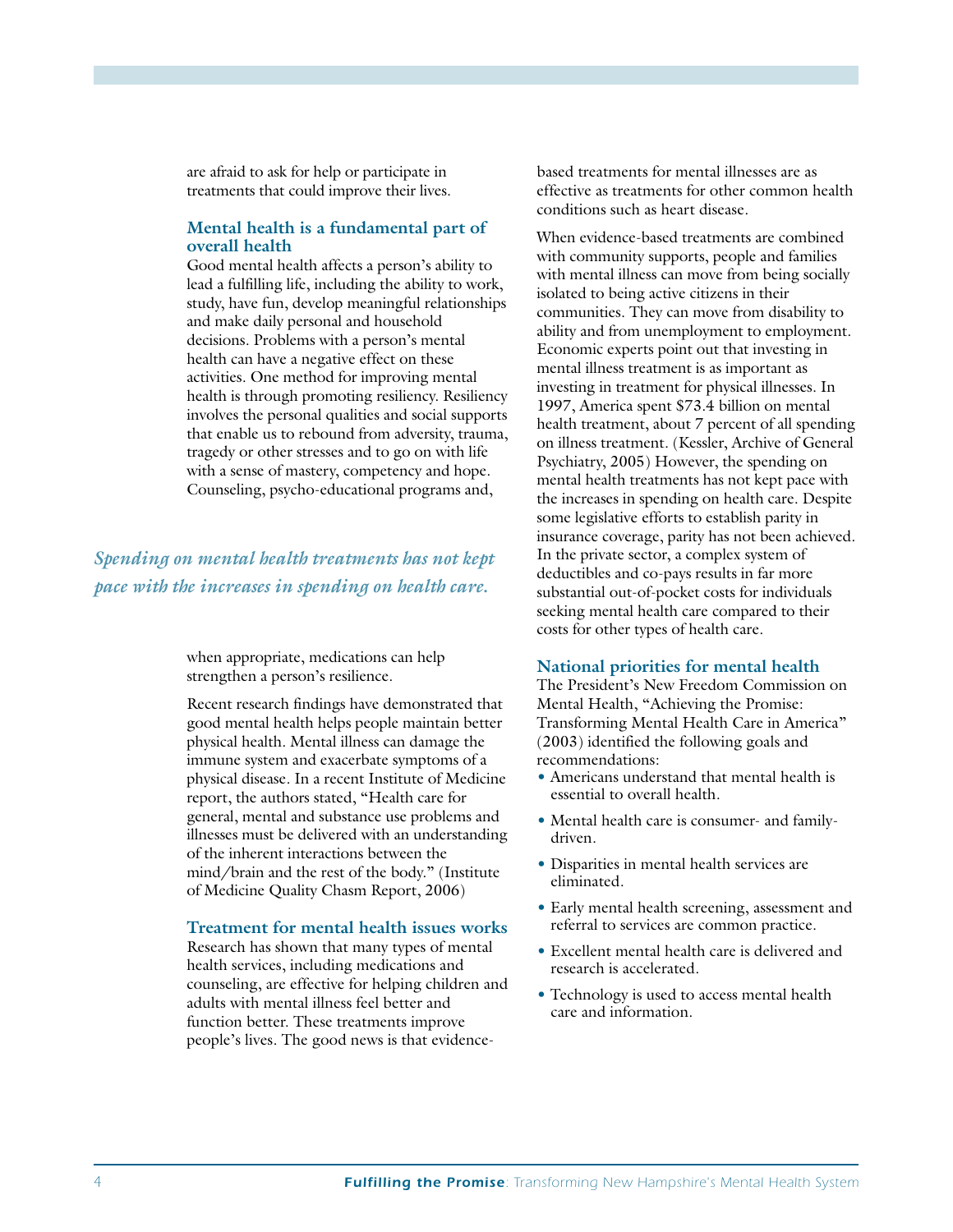# *CHAPTER 1*

# *Statement of Principles*

The Commission recognized the need to develop an overall framework for the report and invested a significant amount of time in writing a statement of key principles. The key principles are:

#### **1) Good mental health is fundamental to overall health.**

American medicine has historically separated the treatment of minds and bodies, and some medical care providers are uncomfortable and under-prepared when confronted with emotional problems in their patients. The training of health care providers is changing. Annual physicals by primary care physicians now usually include assessments of stress, substance use and depression. But there is still significant work to be done in improving public recognition that good mental health is fundamental to overall health.

#### **2) Mental health services are person and family-centered, science-based and high-quality.**

One significant social movement in the last several decades of the 20th century occurred when persons experiencing a mental illness and their family members found their voice. These individuals and family members recognized that fundamental change would not happen unless they voiced their issues. The social stigma associated with mental illness can cause feelings of shame and guilt, and serve as a deterrent to seeking mental health treatment. Stigma leads others to avoid living, socializing, or working with, renting to or employing people with mental disorders. Such stigma is widespread in the United States and in New Hampshire.

It takes courage to decide to be a visible spokesperson on issues relating to mental illness. Stigma is probably a contributing factor in funding mental health research and in delaying the application of proven research to treatment techniques. It has also contributed to lower rates of compensation experienced by mental health professionals as compared to other health care workers. The unfair reimbursement of mental health professionals contributes to high turnover rates of staff positions in community mental health centers where most persons experiencing severe symptoms of mental illness seek treatment.

To make high quality mental health services accessible to all New Hampshire residents there must be a more rapid adoption of the evidencebased practices identified as effective. Individuals and family members need to receive timely information to help them make well-informed choices about their treatments. To implement the evidence-based practices (EBPs) which research has demonstrated to be effective in treating mental illness, adequate money needs to be invested in training professional mental health staff, monitoring their delivery of EBPs and measuring the outcomes. These investments need to be made in a sustaining way so that more effective treatments can reach New Hampshire residents.

#### **3) All mental health, medical and substance use treatment services are integrated and use technology safely and effectively.**

An estimated 54 percent of people in New Hampshire receiving treatments for mental health issues are treated by their family physician

*The social stigma associated with mental illness can cause feelings of shame and guilt, and serve as a deterrent to seeking mental health treatment.*

or in hospital emergency departments (NH Center for Public Policy, 2007). It is commonly understood that mental illness may be underdiagnosed by general medical practitioners, who sometimes try to avoid exposing their patients to stigma by using a diagnosis of "tired" rather than depression, for example. Compensation for treatment of behavioral health diagnoses is made at a lower rate than comparable treatments for medical diagnoses. Early research from groups such as the Dartmouth Research Center and the Mental Health Integration Project of the Intermountain Health Care in Utah has demonstrated that integrated care—with mental health practitioners co-located with general health care practitioners—achieves better treatment results, better practitioner satisfaction and is cost-neutral.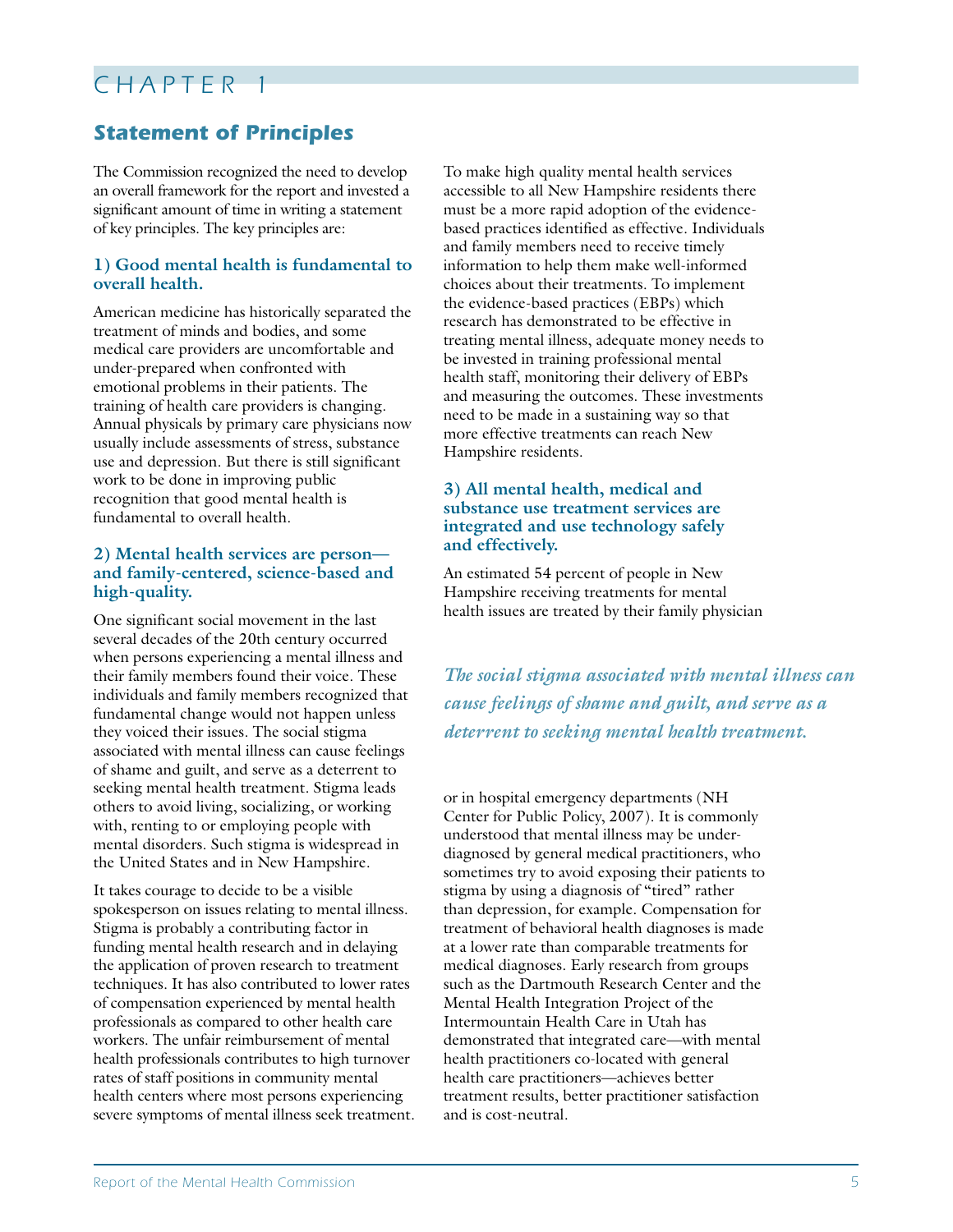When the whole person is treated for conditions he or she is experiencing, it is easier to develop a comprehensive wellness plan that will enable each person to live optimally. Several projects in New Hampshire are now co-located and are seeing early good results. Funding needs to improve before these practices can be used more broadly. For example, most medical insurance policies do not pay for the coordination of care between a physical health provider, a mental health provider and a substance use counselor. These functions are important to the provision

*When the whole person is treated for conditions he or she is experiencing, it is easier to develop a comprehensive wellness plan that will enable each person to live optimally.*

> of integrated care and need to be reimbursable. One project that integrates health, nutrition and exercise, has demonstrated significant improvement in participants' health and social well-being.

Research has established that integrated treatment of serious mental illness and cooccurring substance use disorder dramatically improves outcomes and reduces spending on emergency room and hospital care, yet these types of services are not available at most New Hampshire treatment locations.(October 2007 presentation by Intermountain Healthcare.)

Using technology is one way to help facilitate the integration of care. The NH Citizens Health Initiative has established the goal of helping all health care practitioners use electronic prescribing (eprescribing) by October 2008 because it has been demonstrated to reduce

errors and reduce costs. Information about mental illnesses and mental health treatments needs to be easily accessed by more persons living with a mental illness. Several statewide study groups are looking at ways to enable the sharing of information electronically, which should greatly enhance the quality of care received, while still protecting individual privacy. Integrated electronic health records can dramatically improve the integration of treatment and enhance patient outcomes.

#### **4) All persons will receive individualized mental health services which promote recovery and build resilience to enable them to live, work and participate in their community.**

The goal of improving the mental health system is to provide individualized, effective, high quality treatment for each resident. Early screening and identification services are needed so that treatment can begin shortly after symptoms emerge. Early treatment can ameliorate symptoms and prevent the development of more serious conditions in many cases. For most persons, multiple types of treatment have been proven to be effective, but many treatment options are not available due to shortages of staff and the lack of adequate training of providers in improved practices. The common goal, shared by each of us, is to live in our community, enjoy healthy relationships, work for pay and contribute to the community's vibrancy. Timely, effective treatments and support can enable more New Hampshire residents with mental illness to live well in their communities.

In the following chapters, the Commission addresses each of these four principles. To demonstrate that these principles are attainable and not just aspirational, the Commission presents recommendations and action steps for each.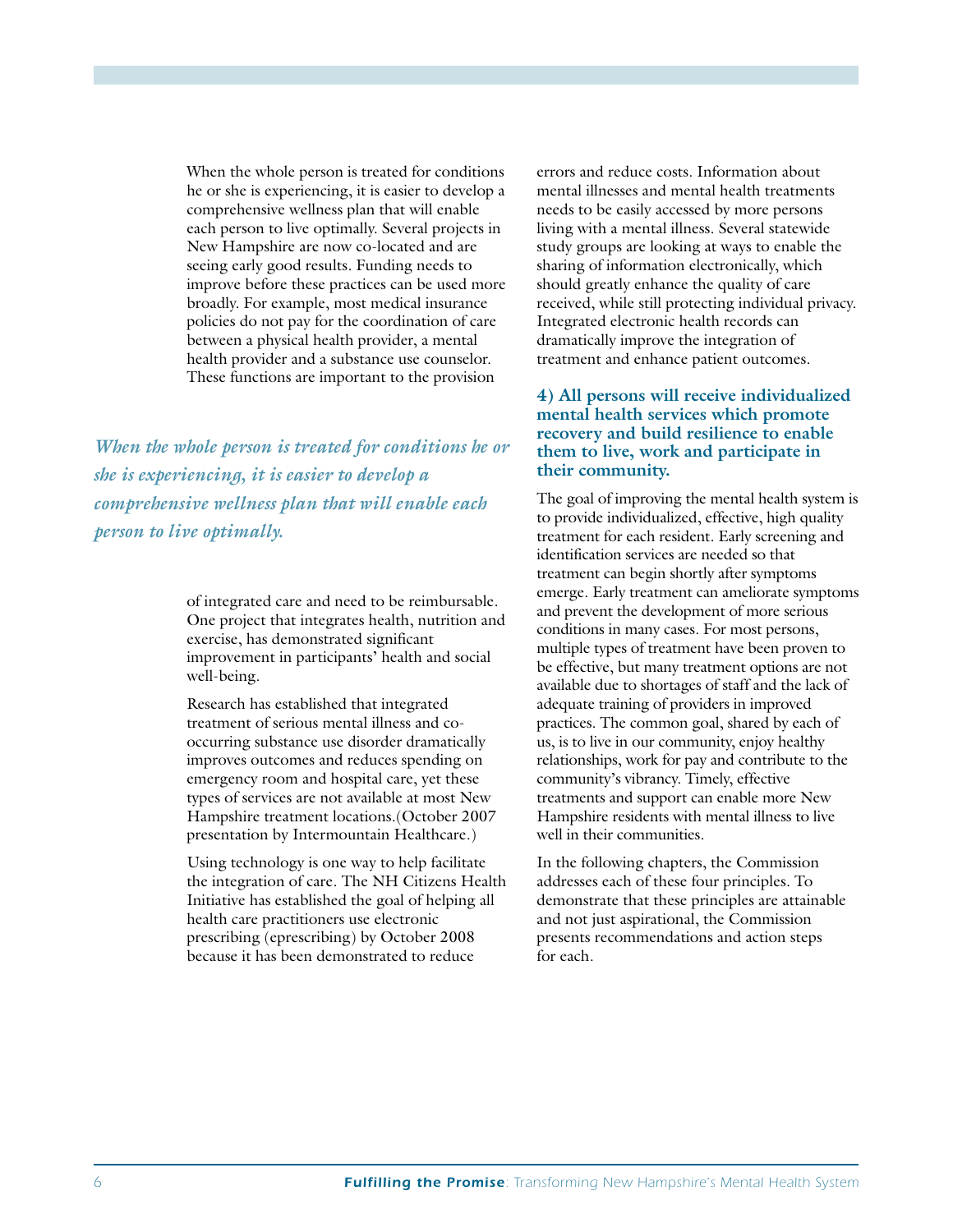# *CHAPTER 2*

# *Good Mental Health is Fundamental to Overall Health*

The Commission has adopted two recommendations to address the fact that good mental health is fundamental to overall health. The following recommendations and action steps are proposed for implementation as we work to transform our mental health system.

#### *RECOMMENDATION # 1: Encourage persons living with mental health issues to seek help.*

**Action Step:** *Implement a public education campaign using evidence-based messaging to reduce stigma and promote help-seeking behaviors.*

Recent surveys have suggested that people are less worried than they used to be about individuals who are experiencing depression or anxiety, but continue to worry that other persons with other types of mental illness are violent. It is not uncommon to hear dismissive remarks which reflect a belief that people with mental illness simply need to stand taller, to pull themselves together and then they will be fine. Research is being conducted right now to help individuals with mental illness, their family members and mental health professionals learn how best to describe what a mental illness is and how they can be effectively treated to help eliminate the stereotypes and misconceptions still associated with mental illness. (Frameworks Suicide Prevention Project, NAMI NH.) This research is also working on answering the question of how to eliminate the stigma and myths still associated with mental illness.

An evidence-based public education campaign will need to be undertaken with the recognition that changing attitudes and beliefs in adults will take several years. People often do not pay attention to information offered by the media unless it concerns them directly. But persistence will pay off as more research findings, more champions including people with mental illness and their family members, and more professionals help the general public become more familiar with the range of disorders and the effective treatments which are becoming available to treat them.

**Action Step:** *Mental health education will be included in the health curriculum at all school levels, including post-secondary technical schools, for students and faculty.*

Schools offer a unique place for early identification and intervention of emerging mental health problems in children. According to the President's New Freedom Commission on Mental Health (2003), "Growing evidence shows school mental health programs improve educational outcomes by decreasing absences, decreasing discipline referrals, and improving test scores."

## *RECOMMENDATION #2:*

#### *Enhance prevention, assessment and early intervention efforts for promoting good mental health in individuals, families and communities.*

**Action Step:** *Train professionals such as school personnel, health care providers, law enforcement personnel and human resource staff to recognize, screen for and respond to early signs of mental illness.*

When these types of professionals have been educated to recognize signs of a developing mental illness, they can help serve as community

*When a mental illness is understood to be one of many illnesses that a person may experience in the course of their lives, individuals will be more likely to seek appropriate help in a timely manner.*

gatekeepers to mental health treatment. When professionals are comfortable discussing emotions and symptoms of mental illness, they can communicate optimism about the effectiveness of treatment and the importance of early intervention. This behavior can produce good results. When a mental illness is understood to be one of many illnesses that a person may experience in the course of their lives, individuals will be more likely to seek appropriate help in a timely manner. Many professionals do not have a current knowledge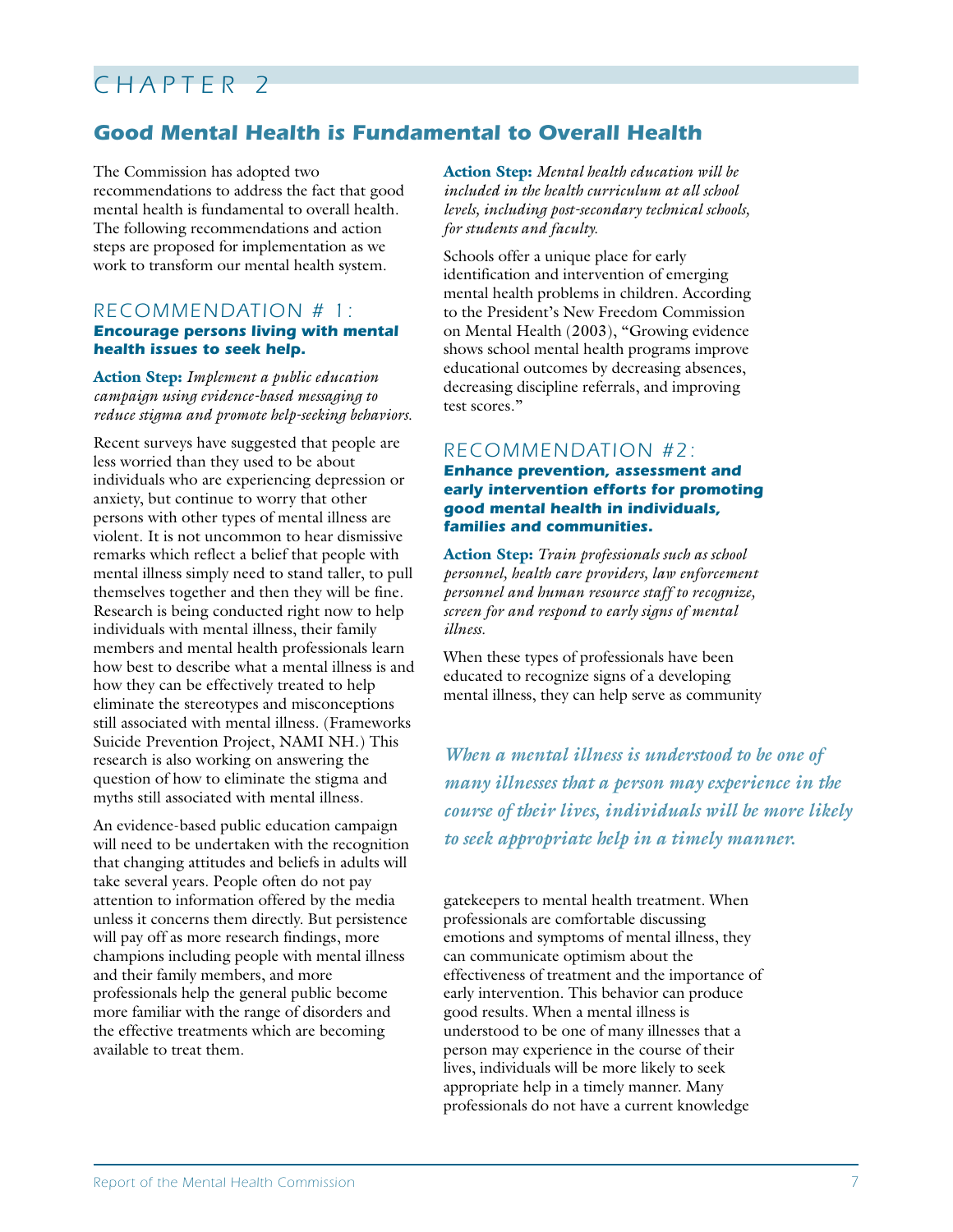of mental illness and its effective treatment. Continuing education can provide these professionals the knowledge they need to refer people to appropriate services.

*When police officers feel confidence in recognizing symptoms of mental illness, they are better able to defuse situations and can help individuals gain access to mental health care.*

> For example, the New Hampshire Police Standards and Training Council offers mental illness training to new officers. Some persons who live with severe symptoms of mental illness become homeless and may become involved with the criminal justice system. When police officers feel confidence in recognizing symptoms of mental illness, they are better able to defuse situations and can help individuals gain access to mental health care. An increase in communitybased mental health services will be necessary to respond to the needs of people identified by law enforcement officers as experiencing the symptoms of mental illness.

**Action Step:** *Promote suicide prevention projects throughout New Hampshire and support the work of the Suicide Prevention Council.* 

Suicide is a serious public health challenge that has not been openly addressed. It is the leading cause of violent deaths worldwide. It is the second leading cause of death for youth ages 10 to 24 in New Hampshire (CDC, 2005). In addition, there were 1,658 emergency department visits for self-inflicted injuries for all age groups combined. The growing population of seniors and their suicide risk must be addressed. According to the Centers for Disease Control, the age group that has the highest rate of suicide today is 85-year-old Caucasian males. In 2006, the State Suicide Prevention Council was formed to oversee the implementation of the New Hampshire Suicide Prevention Plan. The work of this council is very important and merits continuing support.

#### **Action Step:** *Identify and implement depression prevention strategies for older adults.*

Depression is one of the major mental health issues among older adults. A number of proven and effective strategies address community engagement and treatment. Elder care services need to include mental health services for this growing New Hampshire population.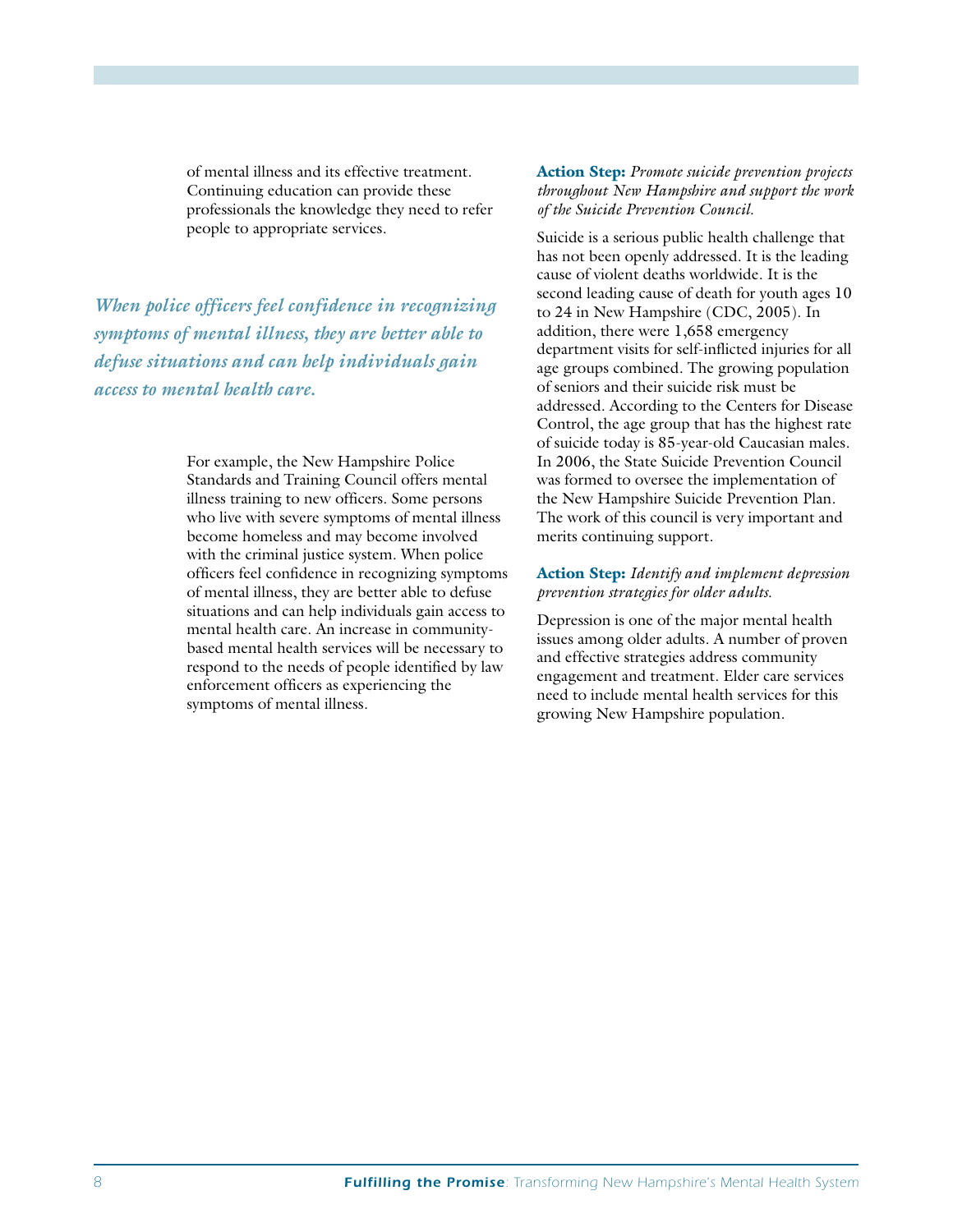# *CHAPTER 3*

# *Mental Health Services are Person- and Family-centered, Science-based and High Quality*

Health care professionals traditionally evaluated their patients and prescribed treatment. The professional's working diagnosis of the individual was not shared and treatment options were not described. Treatment was dictated to the individual who was generally seen as incapable of making wise choices. This traditional pattern of care discouraged an individual from taking personal responsibility and is in direct contradiction to the newer understanding that recovery is the goal for each individual. Each person is now seen as capable of establishing their personal recovery goals and working to restore their ability to live in their community.

Research has now demonstrated that people who have experienced a mental illness and are now in recovery can serve as convincing role models and can provide a broad range of support to their peers. New Hampshire has invested in the development of peer support centers, but they are under-funded. These centers work collaboratively with the mental health centers. In Georgia and in several other states the role of peer specialists has been developed. They are trained and certified to provide services to persons with a severe mental illness. Their services can be reimbursable under federal Medicaid guidelines.

Adherence to treatment recommendations is a universal problem in the American health care system. Individuals participate more actively in recommended treatments when they have selected their own goals for treatment, when they participate in evaluating their progress in achieving their personal goals, and when they are able to modify their treatment goals as the work progresses. Full participation in mental health treatment is especially challenging because of the stigma, which inhibits helpseeking behaviors and the shame which persons experience when they are not able to control their emotions, thoughts and behaviors. Another barrier to full participation is the expense incurred when receiving behavioral health care, which is only partially paid for by private health insurance. It is often difficult to access quality services. This is especially true in those regions of the state where there is a

shortage of mental health professionals. The Commission teams generated six recommendations to address these issues.

## *RECOMMENDATION #1:*

#### *Include individuals and families in full, active partnership in the assessment, treatment planning and evaluation of the mental health services they receive.*

**Action Step:** *Finance peer and family mutual support programs to provide education and training programs for individuals with mental illness and their family members.*

When an individual is fully informed about his or her illness, he is better able to choose from suggested treatments and is more likely to be treatment-compliant. Historically, American

*People who have experienced a mental illness and are now in recovery can serve as convincing role models and can provide a broad range of support to their peers.*

medicine encouraged passive acceptance of treatment as dictated by the provider. This old pattern is now being replaced by the expectation that each person will work to develop his or her own wellness plan, placing significantly more responsibility on each individual. This new pattern of service delivery is producing better treatment outcomes.

The old myths about persons living with mental illness slowed the transition to this new model in mental health care. We tend to question the judgment of a person with the symptoms of mental illness. As the Recovery philosophy (see Glossary, Appendix A) has been more fully embraced, this attitude is changing. Peer-to-peer education has proven especially helpful as individuals with mental illness are able to actively engage in discussions and questions about their illness. The Commission believes it essential that these programs be adequately funded.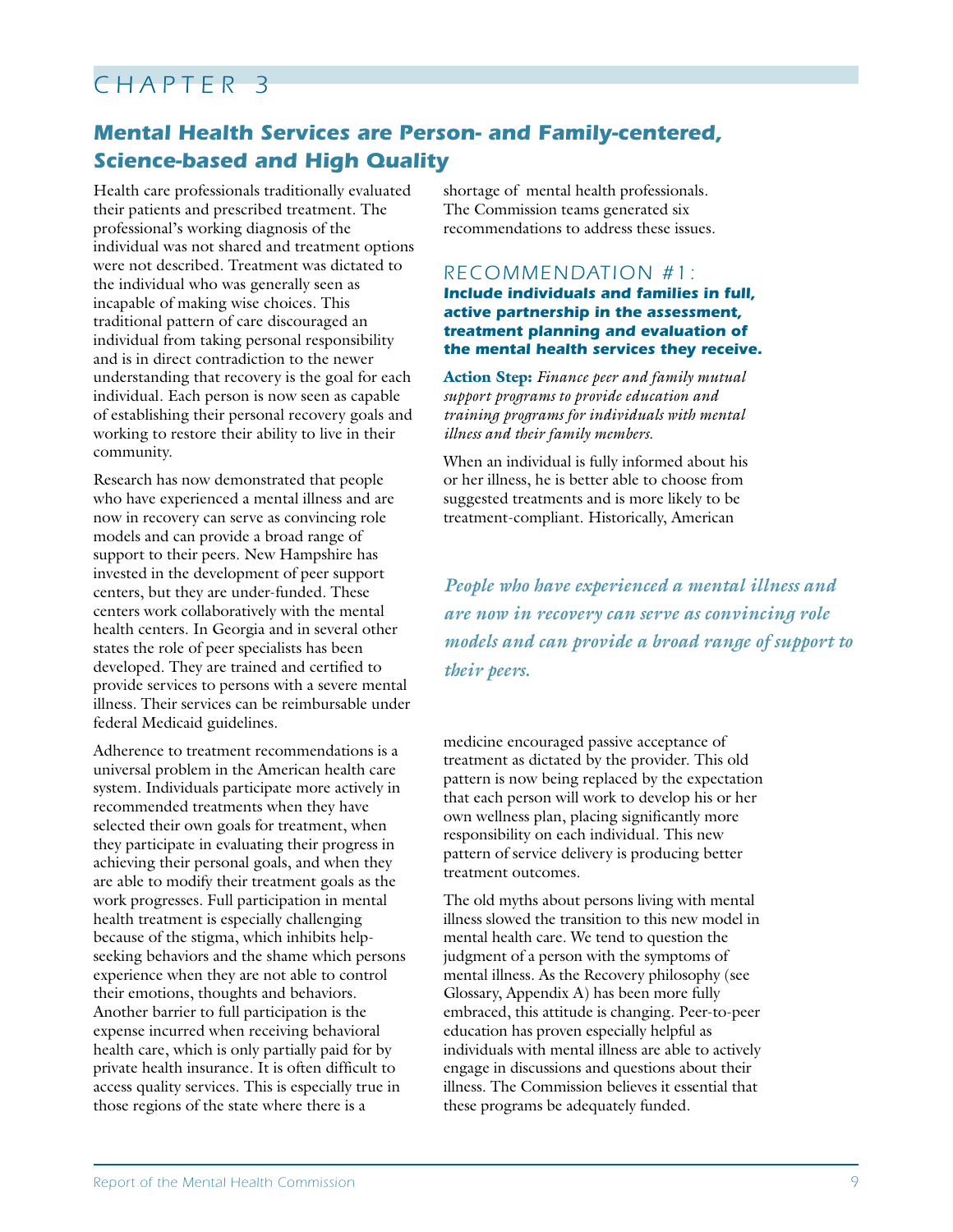**Action Step:** *Assure that psycho-educational programs and skill training for individuals with mental illness are available at community mental health centers or through other sources.*

A second source of information and education for persons living with mental illness has been the programs offered by mental health professionals. These programs are an important community asset. Some community members are more receptive to information from a person with multiple academic degrees. These programs merit continued support.

**Action Step:** *Improve individual and family input into treatment planning and treatment management through the use of electronic decisional support programs.*

Advancements in technology are facilitating rapid changes in the delivery of health care. Most pharmacies now have software programs

*Individuals who have a mental illness have personal knowledge about mental illness that others do not. Peers can be of great help when offering support and knowledge about a debilitating condition.*

> that warn pharmacists if there is a potential for a negative interaction between prescribed medications. Some physicians now have software programs to help them shape their plan of care in the management of chronic diseases. These types of advancements need to be made available in the treatment of mental illness. A number of medications for the management of elevated blood pressure can produce symptoms of depression, for example. Good clinical management of the symptoms of mental illness will be made easier for both the provider and the recipient of services when both of them can access information which aids the understanding of symptoms and treatment options. Researchers in Kansas, New Hampshire and elsewhere are testing promising decision support programs for psychotropic medications. Once these programs have been proven

effective, New Hampshire needs to participate in their adoption.

One local pilot program requires an individual who is taking a psychotropic medication to enter information about his symptoms each day on a home monitor so he can chart the course of his symptoms and the mental health provider can monitor his progress. This pilot has resulted in improved treatment outcomes and enhanced patient satisfaction. The early phase of the project has produced good results and the number of participants is being expanded.

### *RECOMMENDATION # 2:*

*Assure that high-quality mental health care is available to persons of all ages, cultural and language backgrounds, and social classes.*

**Action Step:** *Develop appropriate standards, training and supervision programs for certification of peer specialists, and create financing mechanisms to support their services.*

Individuals who have a mental illness have personal knowledge about mental illness that others do not. Peers can be of great help when offering support and knowledge about a debilitating condition. Fifty years ago the founders of Alcoholics Anonymous recognized this. Provision of care by peers with similar backgrounds would constitute a dramatic step in the direction of cultural competence.

An innovative program was developed in Georgia where people who are in recovery from a major mental illness receive training and, after passing a written exam, are certified to work as peer specialists. Their knowledge of the mental health system and their personal experience with managing their symptoms enables them to serve as effective advocates and to support persons in a stage of active mental illness. The state of Georgia pursued and received approval to bill for their services to Medicaid. New Hampshire has been providing funding and support to peer support programs throughout the state for the past 15 years, but does not recognize peer specialist services as a billable service. Adding peer specialists to the state system of mental health care would further enhance the care available to persons with mental illness.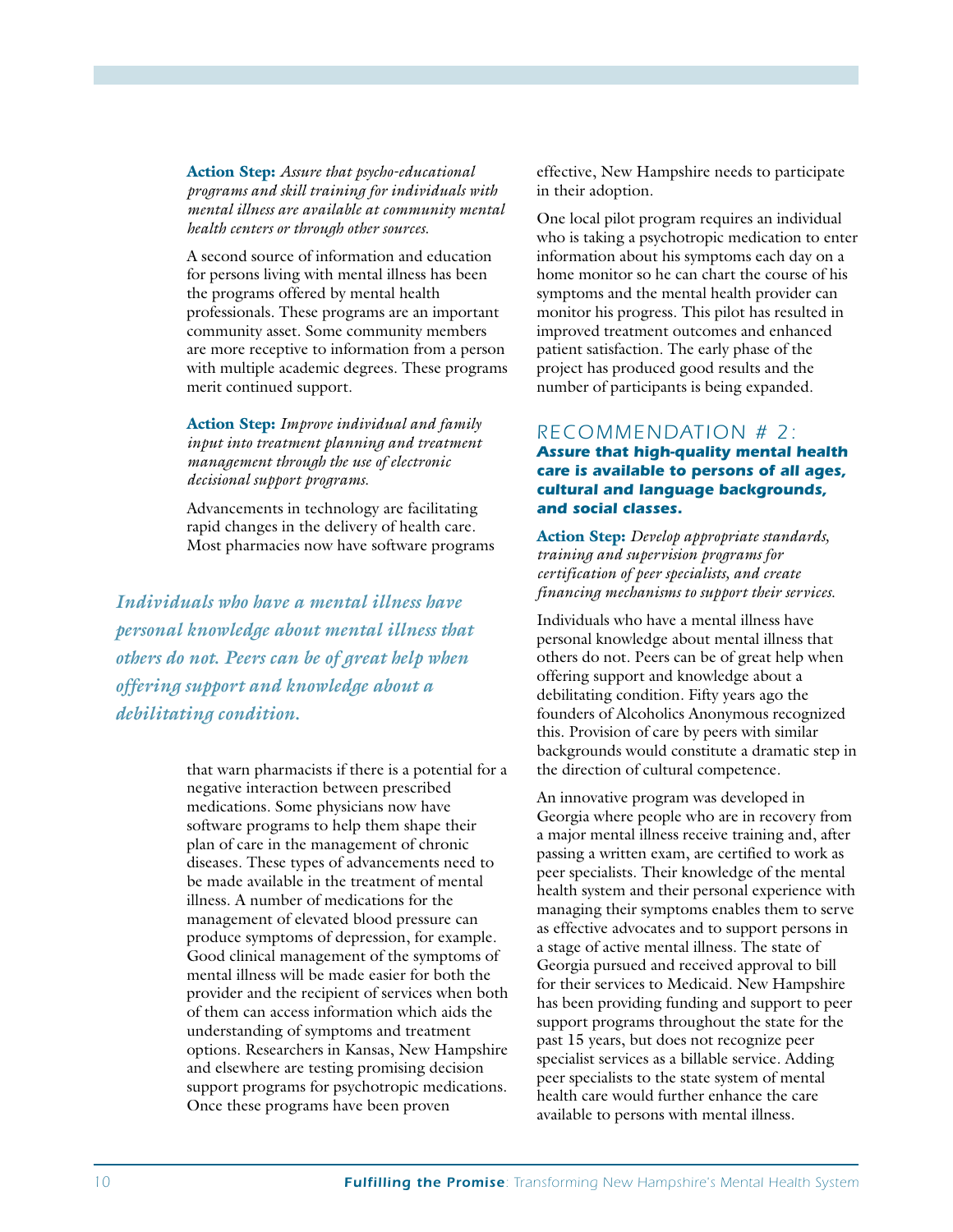**Action Step:** *Ensure the coordination of mental health care with any other health or community service needed by each individual with mental illness.* 

Coordination of care among service providers produces better outcomes. Wrap-around teams addressing the needs of children with serious mental health problems began meeting in the state 15 years ago. These teams involve family members, school personnel, health care providers, mental health providers, social workers from child protective services, law enforcement officers, clergy, coaches, and recreation department personnel, for example, depending on the experience and the needs of the child. When these individuals better understood the needs of the child and the treatment plans, the child would experience better outcomes.

More recently, this team model has been used for seniors who are facing major challenges living independently. The NH Center for Public Policy has described the trends towards a disproportionate aging of the population. The increased needs of this anticipated elderly population will place significant strain on the social and medical services provided in the state. Careful care coordination will be a necessity to use limited resources wisely. Team meetings result in a better understanding of needs and better coordination of the services.

A third small population benefiting from coordination of care is a group in the Seacoast region who are living with mental illness and are about to be released from a county jail. Historically, there has been no planning for persons released from jail. This contributes to a high recidivism rate. The initial experience with planning for the release of this category of inmates is showing great promise.

One issue gaining importance in New Hampshire is the need to ensure that care providers are knowledgeable about the culture of the individuals whom they serve. This is especially true when providing mental health services. The beliefs and attitudes about mental illness vary in different countries throughout the world. Very few cultures have a good level of scientific information about mental illness.

However, the myths and traditions about the illnesses vary. To effectively connect with a person from another country and a different culture, the care provider needs to be well informed about each person's beliefs.

#### **Action Step:** *Implement evidence-based practices in order to provide quality care for appropriate populations.*

Multiple treatments have been shown to effectively reduce mental illness symptoms and improve the functioning of people suffering from a mental illness. New Hampshire colleges may not train clinicians in how to provide evidence-based practices. Additionally, payers may not reimburse clinicians well enough to motivate them to provide these services.

There are six evidence-based practices that have been recognized by the federal Substance Abuse

*Assertive Community Treatment is a method of delivering comprehensive and effective services to individuals who are diagnosed with severe mental illness and who have needs that have not been well met by traditional approaches to delivering services.* 

and Mental Health Service Administration as having a strong evidence base for persons with serious and persistent mental illness. One example of an EBP is Assertive Community Treatment (ACT), a community team based model of treatment shown to be effective for persons experiencing a severe mental illness whose needs have not been well met by traditional approaches (SAMHSA, 2003). Services are delivered by a team of mental health professionals working in the community. They have been shown to be especially helpful to the homeless population who are experiencing multiple hospitalizations.. Wider implementation of this service by community mental health centers could enhance access to care for people who have the most serious illnesses and are experiencing the worst outcomes.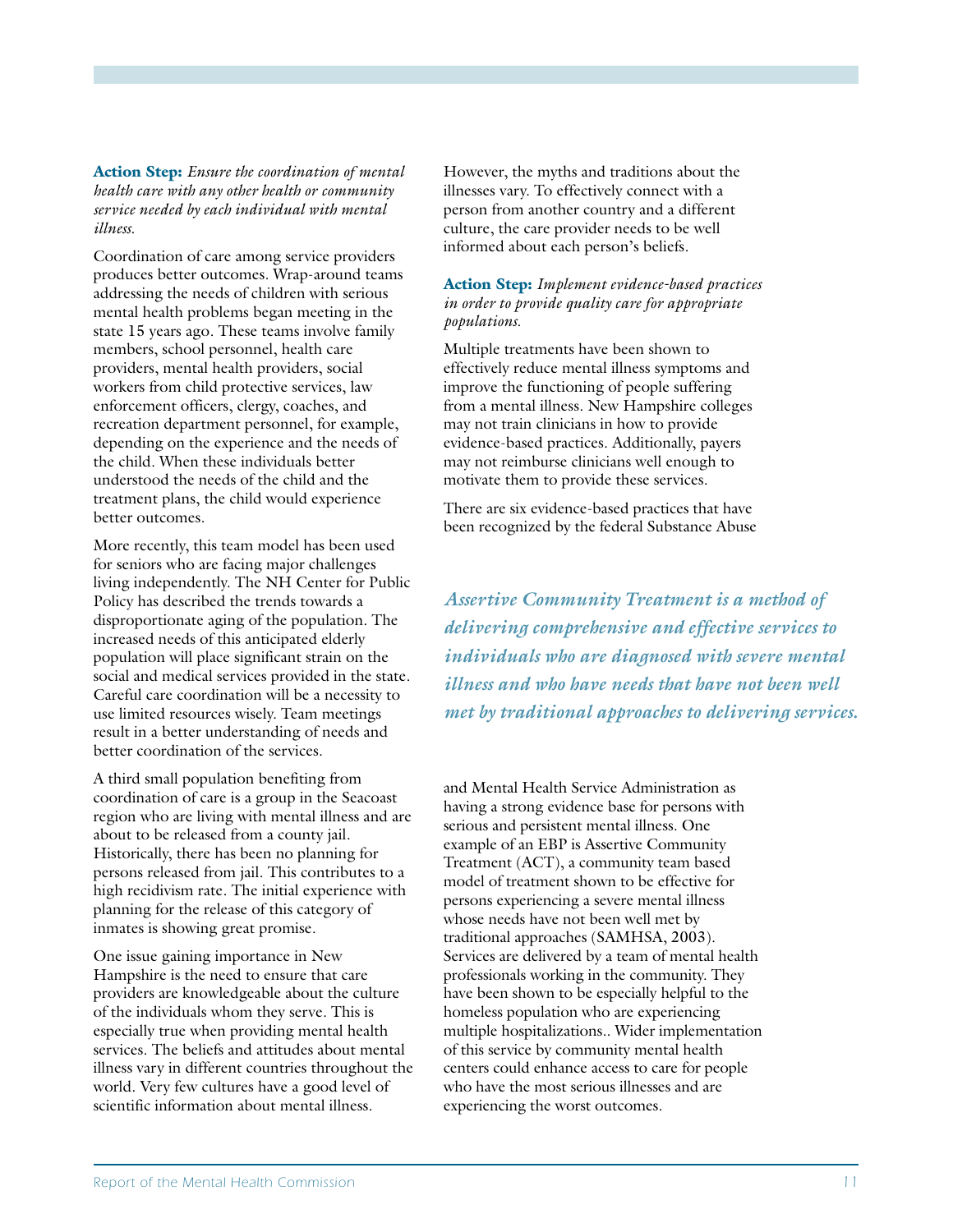Multiple other practices are proven effective for persons with mild to moderate mental illnesses, such as cognitive behavioral therapy for depression. Currently many clinicians do not provide these services. Instead they provide support services that are less effective.

It is especially important that these team members receive trainings in the culture of the people whom they are serving. Research is showing that ignorance of a person's culture

*Research is showing that ignorance of a person's culture can result in treatment failure because of miscommunication based on cultural assumptions.*

> can result in treatment failure because of miscommunication based on cultural assumptions. Several mental health centers have begun offering elements of this service, however, more adequate funding is needed to develop fully functioning teams.

#### *RECOMMENDATION #3:*

*Increase the participation of individuals and families in public policy and mental health practice decisions that affect them.*

**Action Step:** *Assure that leadership and other training and education is provided to willing participants through family- and consumerdirected programs, as well as other agencies.*

The process of participating in public policy decision-making can be daunting to those who are not accustomed to public speaking and long committee meetings. But the quality of decisions is clearly influenced when the decisionmakers hear comments and opinions from persons who have had direct experience with a system of care. To prepare persons living with a mental illness and their family members to participate in this process, seminars and leadership training are useful. The Commission recommends that these educational experiences continue to be available for those who are willing to participate in the state's public policy

processes. Full transparency in decision-making will result in more complete participation by those who have personal experience with the mental health system.

#### *RECOMMENDATION # 4:*

*Develop a publicly available system of measurement and monitoring to improve practices across the mental health service system.*

#### **Action Step:** *Use technology to help reduce errors and to improve access to quality care.*

The health care system in New Hampshire is beginning to invest in electronic health records and software to improve the quality of care. It requires a substantial initial investment to purchase the hardware and software, as well as training staff to implement electronic health care records. These new tools will improve the quality of care by expediting communication among providers. The ideal system allows each service recipient to access his or her treatment information. Persons receiving care will be able to better understand their symptoms and will have an improved ability to communicate with their treatment providers.

Several community mental health centers and hospitals have invested in these tools. However, the different health records do not use the same software language, so are not able to communicate. The Commission supports the use of electronic health records which are compatible among all service providers in New Hampshire, including New Hampshire Hospital, the community mental health centers and the community health centers.

#### **Action Step:** *Implement a quality improvement system to inform the public for improved choice and policy development.*

Improving the transparency of quality measures of mental health services will help service recipients to make good choices. When persons can review the record of progress and outcome measures, they have a better basis for selecting treatment programs and service providers. Some aspects of quality that can be scientifically measured include individual outcomes such as independent living, income, overall health, reduced arrests and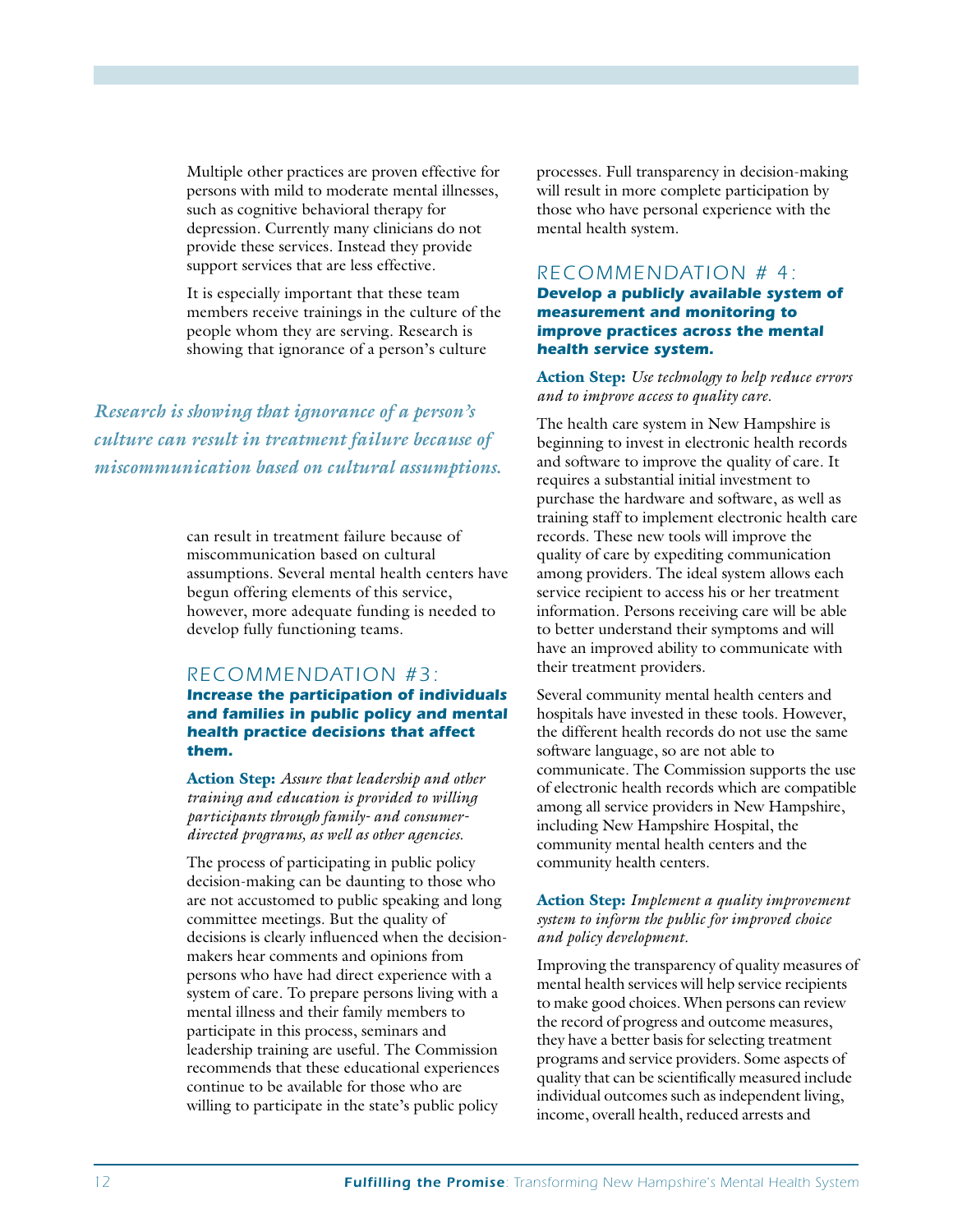reduced involuntary hospitalizations. Another method of measuring quality is to gather data about the ways that employees of an agency work with the persons receiving services. This information is useful to the organization for making informed decisions about the quality of services that they offer and for policy makers working to enhance the system of care.

Research has shown that having a good level of confidence in one's providers improves treatment outcomes. By developing a system of offering this information to persons selecting a provider, there will be improvements in each person's treatment experience. New Hampshire hospitals are now beginning to publish these performance data on the treatment of medical conditions; it is a logical next step to make equivalent information available to the public about professionals and agencies who provide mental health treatments.

**Action Step:** *Use technology to rapidly bring science-based information to individuals, families and service providers to help improve treatment. A significant trend in the provision of health care is to encourage personal responsibility for one's health. Making information available will help New Hampshire residents make better-informed choices.*

As new research is developed, its findings should be made readily available to individuals living with a mental illness, as well as their family members. One option is to have information kiosks available in waiting rooms at community mental health centers, hospital waiting rooms and other public places so individuals living with a mental illness can find information about their illness and science-based treatment. Since some information on the Internet is not reliable, New Hampshire residents need help in identifying reliable research findings through the peer support network and other family support groups as well as the community mental health centers. Information kiosks could offer access to quality, reliable electronic information at the place of healthcare delivery.

An encouraging development in the New Hampshire mental health system is the growth of the teleconferencing capacity of the mental health centers. Through several federal and private foundation grants, each mental health center now

has teleconferencing equipment. One mental health center has been successfully providing crisis evaluations to the emergency department of a small general hospital for the past year. Patients have expressed satisfaction with the service they have received. This equipment enables one mental health professional to provide coverage to several sites. The teleconferencing equipment is also very useful in providing staff training and other educational events.

#### *RECOMMENDATION #5: Assure that New Hampshire has an adequate mental health workforce.*

**Action Step:** *Create a New Hampshire Workforce Commission to coordinate with business, higher education, and other health initiatives to assure that New Hampshire has the workforce it needs to fulfill the state's mental health needs.*

Many mental health professionals will be retiring in the next decade. This trend will result in severe shortages of trained personnel to work in the mental health field. Many rural areas in New Hampshire already experience a workforce

*Research has shown that having a good level of confidence in one's providers improves treatment outcomes.*

shortage. One option that existed previously was a public health service corps that provided loan forgiveness to mental health professionals who worked in a region experiencing a shortage in those professionals. New Hampshire could develop a similar program, especially for professionals trained to work with children or the geriatric population, where workforce shortages already exist. If no action is taken, workforce shortages could be exacerbated, resulting in facilities being closed where there are already too few services. This is a time for creative solutions. The problem is growing rapidly. The NH Center for Public Policy projects that the population of individuals over 60 will increase from its present number of 231,187 to over 464,972 by the year 2020 (an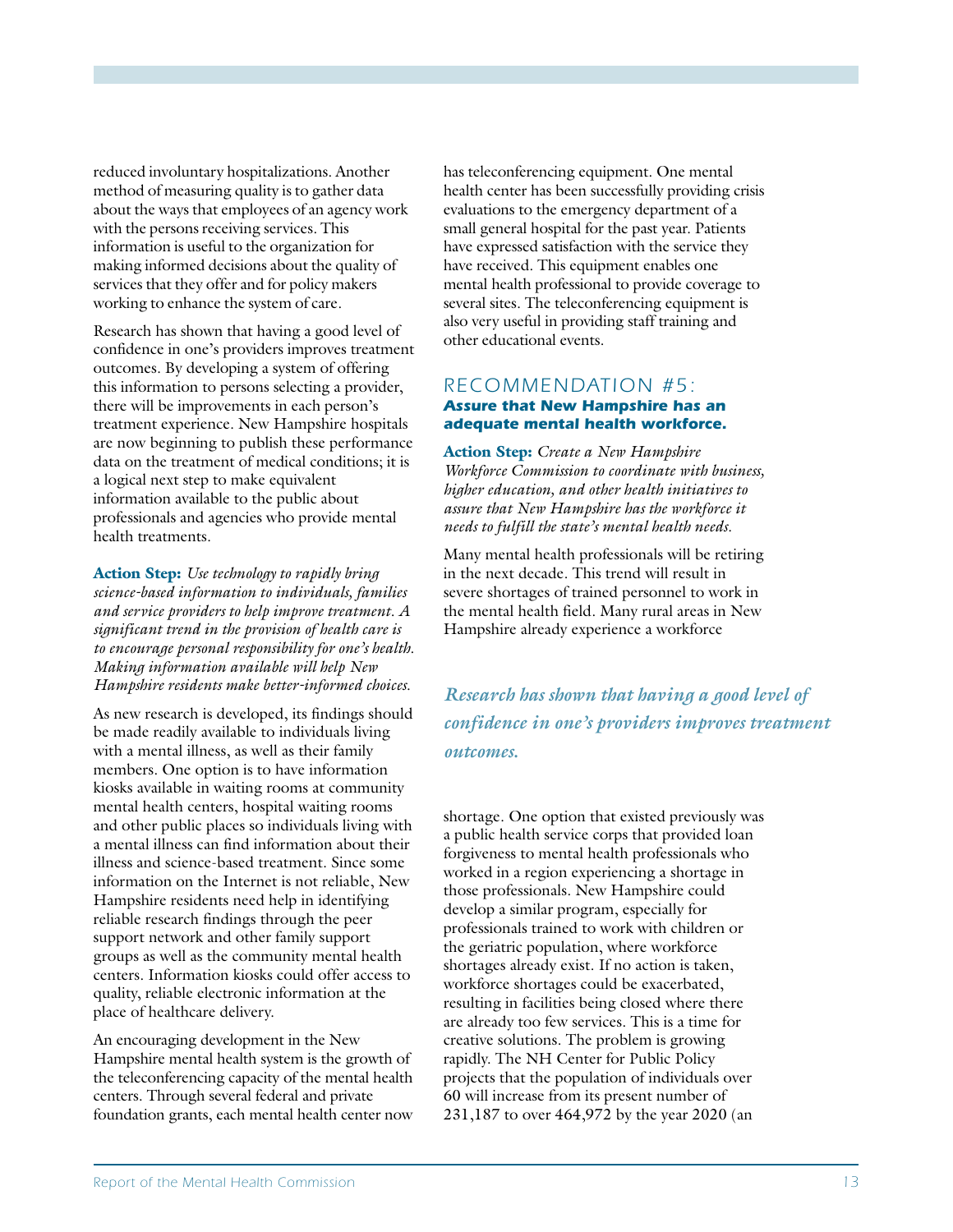increase of over 100 percent). By contrast, the number of children living in the state will only increase by 17 percent to 173,970. If New Hampshire does not begin to work on solutions to this shift in population today, the state will have an acute shortage of trained professionals in less than 15 years.

**Action Step:** *Establish a process to increase staff and improve retention, diversity and competence at all levels of the mental health workforce.*

A task force of key stakeholders needs to be convened to work with a health economist to measure the costs to the New Hampshire economy when mental illness is under diagnosed and under-treated. An October 2007 report issued by Dr. Ronald Kessler of the Harvard Medical School stated that people with depression, anxiety or other psychological

*People with depression, anxiety or other psychological disorders annually miss 1.3 billion days of work, school or other activities.*

> disorders annually miss 1.3 billion days of work, school or other daily activities. By contrast, persons with back and neck pain account for 1.2 billion days missed, and these symptoms result in the highest payments by medical insurance. These numbers demonstrate the impact of untreated mental illness on the country's workforce. An investment in training and retaining mental health practitioners is clearly needed.

# *RECOMMENDATION #6:*

#### *Assure that New Hampshire has adequate acute psychiatric care and residential care facilities that coordinate and integrate with community services.*

**Action Step:** *Establish a coalition of community mental health centers, DHHS leaders, community hospitals and other key stakeholders to recommend solutions to the loss of community inpatient beds.*

#### **Action Step:** *Build an adequate system of residential beds, providing moderate to high intensity community-based treatment.*

In recent years the availability of intensive, community-based services including acute psychiatric inpatient care and residential care have decreased dramatically. A 2005 task force studied this issue in New Hampshire. It reported that 101 community beds statewide in Designated Receiving Facilities accepted individuals who were committed to a psychiatric facility through a civil commitment process in 1998; in 2002 there were only 22. This number is now smaller with the closing of the 10-bed inpatient unit at Androscoggin Valley Hospital in Berlin in 2007. Furthermore, beds available in Acute Psychiatric Residential Treatment Programs have decreased from 52 to 17 between 2000 and 2003. Community hospital inpatient psychiatric units have also downsized or closed. Inadequate rates of reimbursement made these unfeasible to operate. Overall, while the availability of low intensity outpatient care and very high intensity involuntary treatment remain available and accessible, moderate to high intensity community-based treatment has shrunk dramatically over the past 10 years as the state has reduced Medicaid payments for mental health services.

With the growth in New Hampshire's population and New Hampshire Hospital operating at full capacity, the process of rebuilding community resources must be continued at an aggressive rate. Treatment in the community is preferable to inpatient treatment for extended periods; when the staff psychiatrists from New Hampshire Hospital met with the Leadership Group, they commented that a delay in discharge is often due to the lack of appropriate community resources.

Another negative effect created by the shortage is that people in real distress seek help at the emergency departments of local general hospitals. A study recently completed by the New Hampshire Foundation for Healthy Communities showed that emergency room visits by people in mental health crisis have increased rapidly. This is placing severe stress on the general hospitals. The quality of care received is less than optimal and it places an additional stress on the general medical staff.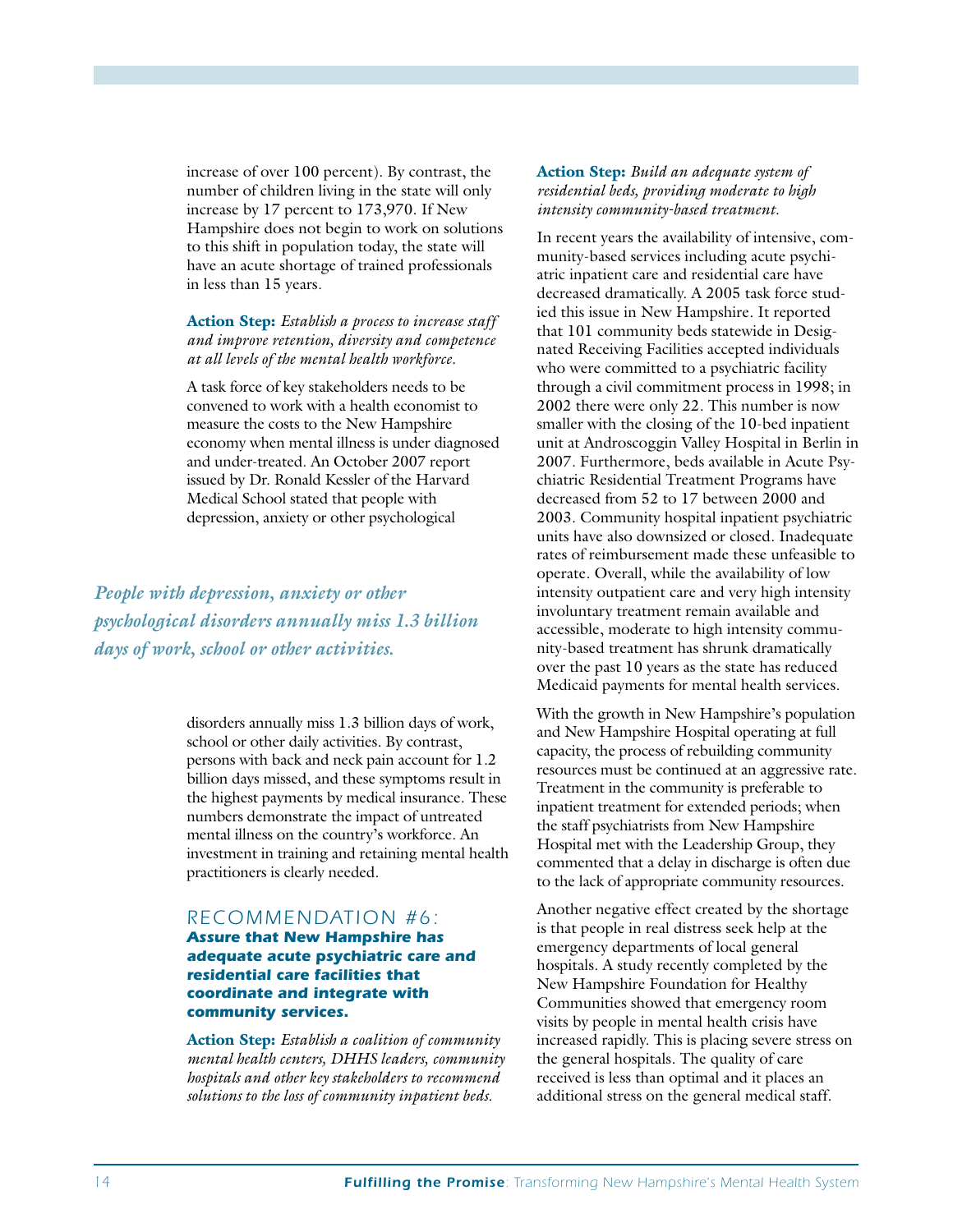# *CHAPTER 4*

# *All Mental Health, Medical and Substance Use Treatment Services are Integrated and Use Technology Safely and Effectively*

Integrated care needs to be improved in these two areas:

1) the treatment of mental and substance use disorders in primary care settings and

2) the medical and dental care of people with serious mental illness and substance use disorders served in behavioral health settings.

In 2003, 54 percent of people seeking treatment for mental health issues were served in the general medical sector (NH Center for Public Policy, 2007). Mood disorders, including depression and bi-polar disorder, are the seventh most costly health condition in the United States. They rank second as the most disabling of health conditions. Good quality care is care that treats the whole person. When a mental illness is not diagnosed and treated effectively, a person's physical health will be compromised.

The other side of the interface is the issue of primary health care for persons served in specialty mental health or substance abuse settings. Recent reports demonstrate that people with mental illness die, on average, 25 years earlier than their age cohorts in the general population. This is a serious public health problem for the people with these illnesses served by the public and private mental health systems. The Commission makes the following recommendations:

# *RECOMMENDATION #1:*

#### *Facilitate the integration of all aspects of our health care system so that all residents of New Hampshire participate in a seamless system of care.*

**Action Step:** *Make changes in current financial models to support integrated care.*

The current menu of services covered by medical insurance or by state contracts often does not include reimbursement for care coordination activities. Research is demonstrating that there is significantly improved compliance with recommended treatments when the service recipient has a trusting relationship with his provider and when there is good education for the person about

their disease and symptoms. A task force should be created, with representatives from the different funders in the state to solve the financial barriers to integrated care. For many of the private insurers, as well as some state funding streams, mental health money is segregated from physical health money. Copayments and deductibles differ. Funding sources need to be integrated.

**Action Step:** *Identify emerging practices and programs to increase access to mental health services in schools.*

Schools are major providers of mental health services to children in New Hampshire. A growing body of research identifies the treatment strategies that are effective with children. The

*Many people attempting to access mental health care are overwhelmed by the number of agencies they must deal with and the applications they must complete to receive services.*

New Hampshire Department of Education has identified these practices and is working to train school staff to deliver those services. Their efforts need to be fully supported.

**Action Step:** *Develop a model of care that allows each person to be able to enter into the system at any place and then have an identified place to get continued integrated care (medical home).*

Many people attempting to access mental health care are overwhelmed by the number of agencies they must deal with and the applications they must complete to receive services. It is generally accepted that this pattern of care is both more expensive and less effective. Well-integrated care is more efficient and more effective. When the mental health system is transformed, these "silos" will be eliminated. A person requesting care at a community agency or a health center will have a care manager who can help each person identify eligibility and receive services. The care manager will remain involved with the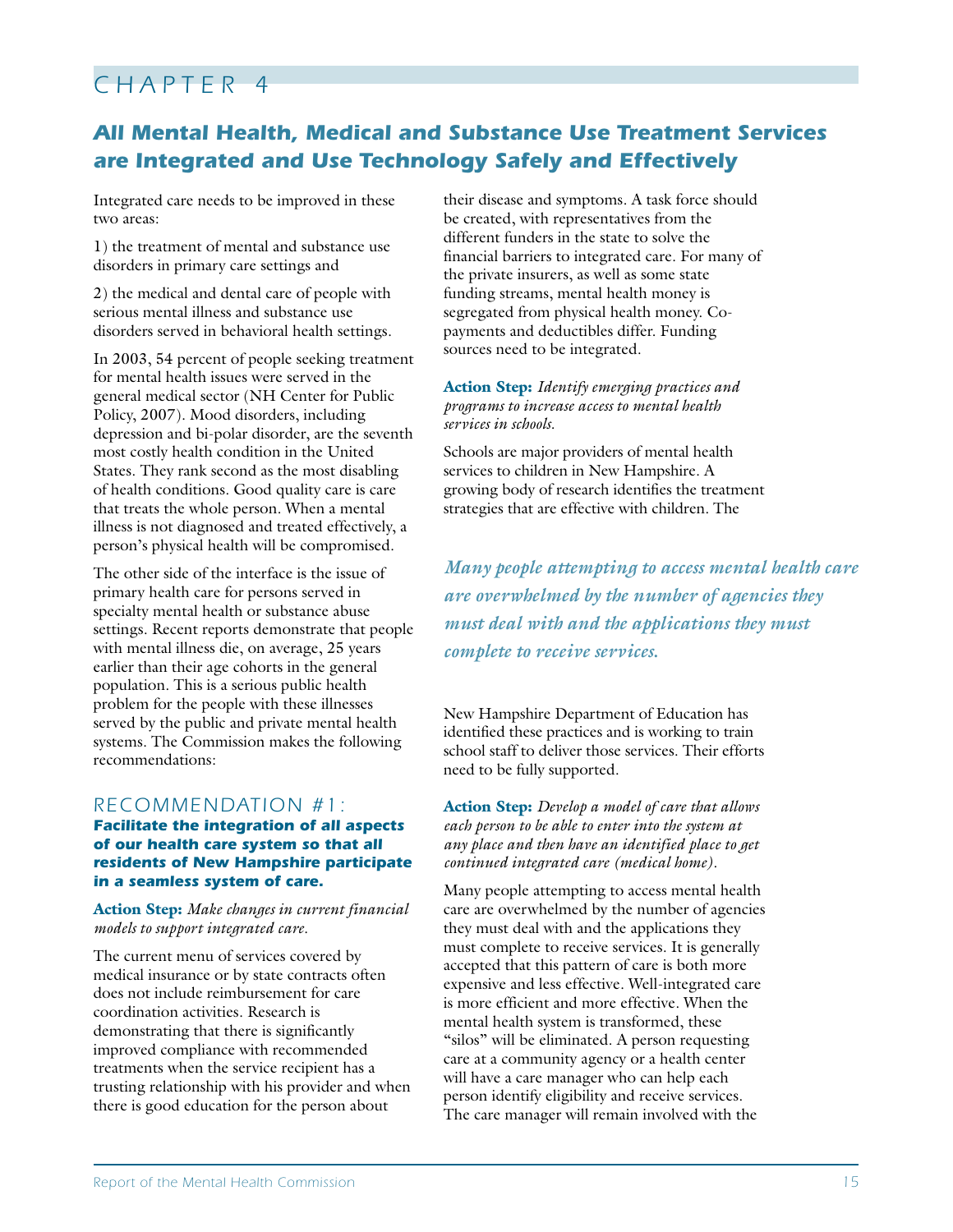person and can also answer questions from care providers. They can also work to increase compliance with recommended treatments.

#### **Action Step:** *Facilitate integrated care by changing operational models including health care record keeping, co-location of providers and coordinating care among professionals.*

The traditional model of health care delivery was physician centered and did not provide sufficient time to communicate with collaborating health, mental health and substance use professionals. Many practices are emphasizing that physicians must become more efficient with their time and see a greater number of patients each day. Collaborating professionals rarely spend time in case discussion unless there is a particularly challenging problem that requires several specialists.

*A protocol needs to be developed about those aspects of treatment that can be productively shared for good integrated care while preserving each person's optimal level of privacy.*

> At the same time, mental health professionals have been very protective of the information they learn from the counseling process in order to protect individual privacy. A protocol needs to be developed about those aspects of treatment that can be productively shared for good integrated care while preserving each person's optimal level of privacy.

The technology committee of the New Hampshire Citizens Health Initiative has been studying what information needs to be shared among providers to ensure an improved quality of patient care while preserving individual privacy. The advantages of each care provider being able to access certain key pieces of information—including active, working diagnoses, currently prescribed medications and the results of lab tests within the past six months—have clearly been demonstrated by improved outcomes. Electronic health records will enable care providers to access needed

information in a timely fashion. This will help reduce waste engendered by redundant lab tests and prescriptions. Individuals receiving care need to receive information assuring them that their privacy will be preserved and only necessary information will be shared.

A substantial investment will be required by hospitals, health centers, mental health centers and other care providers to have electronic health records that can access key information through the Web or other means. Once individuals are reassured that most information in their records will remain private, the benefits of integrated health records will be more apparent.

**Action Step:** *Develop pilot sites co-locating mental health staff, primary care and substance use providers at community mental health centers, community health centers, substance abuse agencies and primary care practices.*

Integrated care is already in place in several New Hampshire programs. These programs are currently absorbing the extra costs associated with integrated care. This makes the long-term financial health of the programs vulnerable. As the programs measure the process and outcome data that demonstrate improved quality of care and better outcomes, financial incentives underwriting the costs by their funding sources need to be in place.

#### *RECOMMENDATION #2: Establish a Center of Excellence for mental health in New Hampshire.*

The concept of Centers of Excellence is receiving attention in the United States. Some have already been established. Some are virtual institutions that are web-based and offer access to information electronically. Others are actual centers, with staff that have skills in promoting quality mental health services in the state. The Commission members felt that the development of such a center in New Hampshire could help promote the timely adoption of practices that are science-based and proven to be effective in a timely manner. A steering committee could be created to develop an infrastructure for the Center, with committee members who are representatives from business, insurance,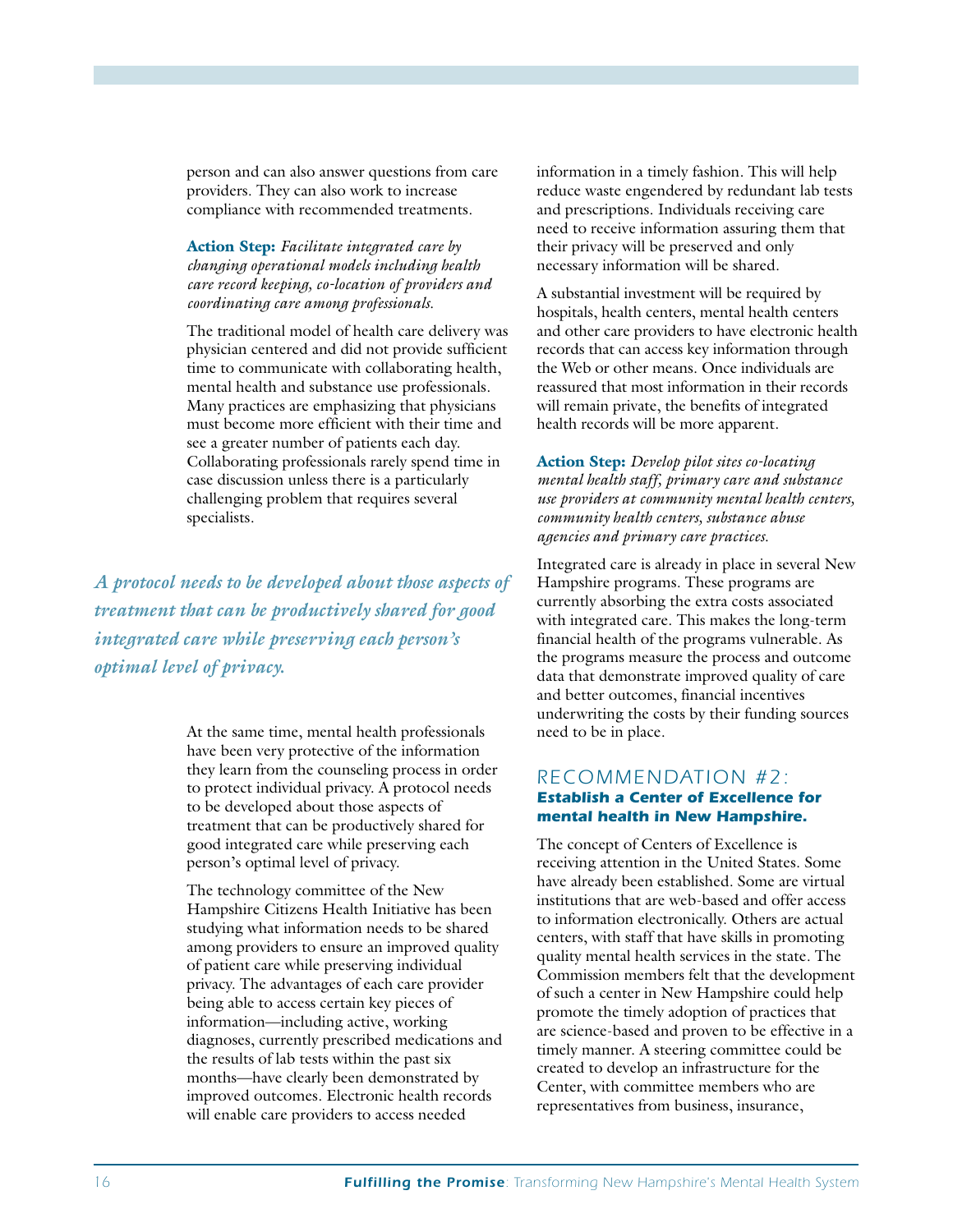providers, service recipients, family members and legislators, and grant opportunities could be pursued to help fund this center. The center could coordinate public education opportunities and provider training, for example. The center could also participate in developing outcome measures and in making information available to the public on research results.

**Action Step:** *Provide training on science-based practices that promote integrated care for mental health disorders, co-occurring substance use, health care and developmental disabilities.*

Science-based practices must become available more rapidly in the training of new professionals and the continuing education of practicing professionals. Equally important is to assist funders in recognizing the values of newly identified practices so that they begin to reimburse for them in a timely manner. Both of these efforts must be coordinated so that persons with mental illness will be able to receive the best quality care.

**Action Step:** *Assure that professional training curricula and continuing education requirements for certification and/or licensure include evidence-based practices and other priority practices.*

The New Freedom Commission identifies a growing crisis in workforce training,

contributing to the slow adoption science-based practices. Contributing factors include the retiring of the Baby Boomer generation, relatively low rates of compensation to mental health professionals as contrasted with the other health professionals, and the lack of adequate compensation for new practices. The creation of a well-functioning Center of Excellence could help address these issues. There would need to be ongoing training opportunities for faculty in secondary schools so that they can more easily stay current with emerging practices. The

*Science-based practices must become available more rapidly in the training of new professionals and the continuing education of practicing professionals.* 

Center could serve in an advisory capacity to inform insurance companies and other funders of emerging practices that are proving to be efficacious in treating mental illness so that the funding streams would more adequately mirror the knowledge base being developed at research centers. The morale of mental health practitioners will be improved by the changes envisioned in this process, especially if they are able to measure their successes and see progress in the persons they serve.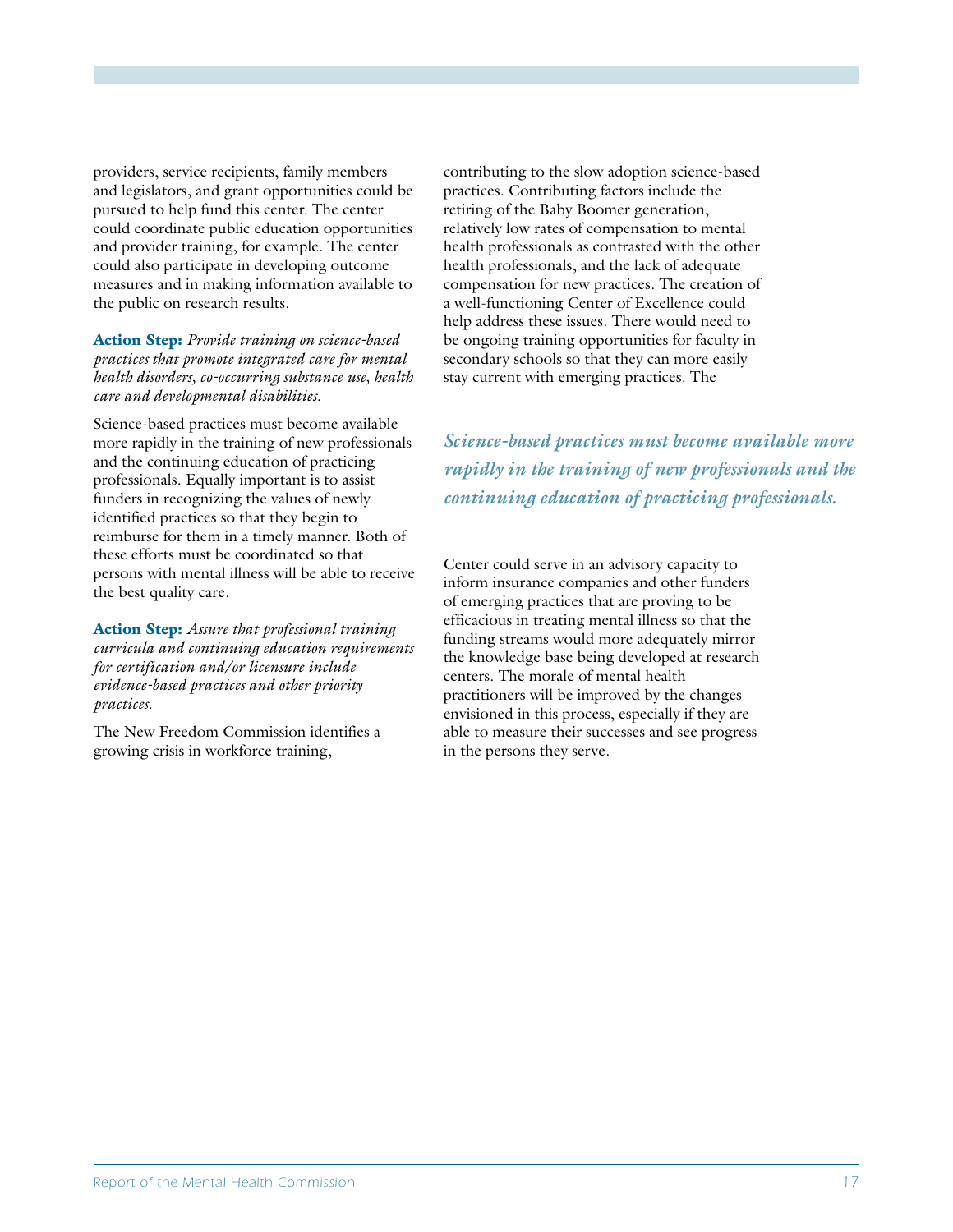# *CHAPTER 5*

# *All Persons Will Receive Individualized Mental Health Services which Promote Recovery and Build Resiliency to Enable Them to Live, Work and Participate in Their Community*

As the mental health system of New Hampshire undergoes transformation, each person will be encouraged to actively participate in managing his or her illness.

## *RECOMMENDATION #1:*

#### *Ensure an appropriate range of support and social integration services to enable people living with a mental illness to live, work and participate in their community.*

**Action Step:** *Enhance access to safe and affordable housing by increasing housing vouchers, increasing reimbursements for residential treatment to encourage its availability, and providing supported housing.*

Several federal programs help communities address safe and affordable housing. New Hampshire has not fully accessed these programs

*Supported housing provides a range of assistance to people managing the symptoms of a severe, persistent illness with assistance in living in the community.*

> to address the housing issue. New Hampshire Housing reports show that rental costs are soaring in the state with costs increasing by as much as 37 percent in northern communities in a recent five year period. A 2004 survey of 199 towns revealed that nearly \$7 million was spent by those communities to provide welfare assistance to homeless individuals. (Governor's Interagency Council on Homelessness, 2006.) The housing crisis is not limited to those experiencing a mental illness. It does, however, affect individuals with mental illness. Their housing needs must be addressed to help them live with and manage their illness.

> Supported housing provides a range of supports to people managing the symptoms of

a severe, persistent illness with assistance in living in the community. It may include education in daily living skills like nutrition and shopping. It may include transportation to appointments and community resources. The level of support is adjusted as the person's symptoms improve or worsen. This support may be provided by staff from a community mental health center or a peer support program. Compared to the alternative inpatient psychiatric facilities—supported housing is cost-effective.

#### **Action Step:** *Improve access to proven employment services for persons living with a mental illness.*

A major challenge facing New Hampshire business owners is the lack of available workers. Persons with mental illness generally want to work. Those with a severe illness may need additional supports to manage their jobs. Proven evidence-based practices provide the support needed by these willing workers. These practices need to be implemented. Additionally, there needs to be adequate reimbursement so that persons with severe mental illnesses can participate in the workforce.

**Action Step:** *Implement a transportation program to ensure all people have a means of accessing mental health services and other community services.*

Several statewide initiatives are working to address the need for more adequate access to transportation. New Hampshire has very little public transportation except in the larger cities. As the state population ages, an increasing number of seniors will need to depend on others for transportation. The initiatives include community-based cooperatives which are building car or van pooling efforts to make more efficient use of existing resources. Reimbursement for volunteer drivers and carpooling needs to be improved. These efforts are becoming increasingly important as the price of gas rises sharply making private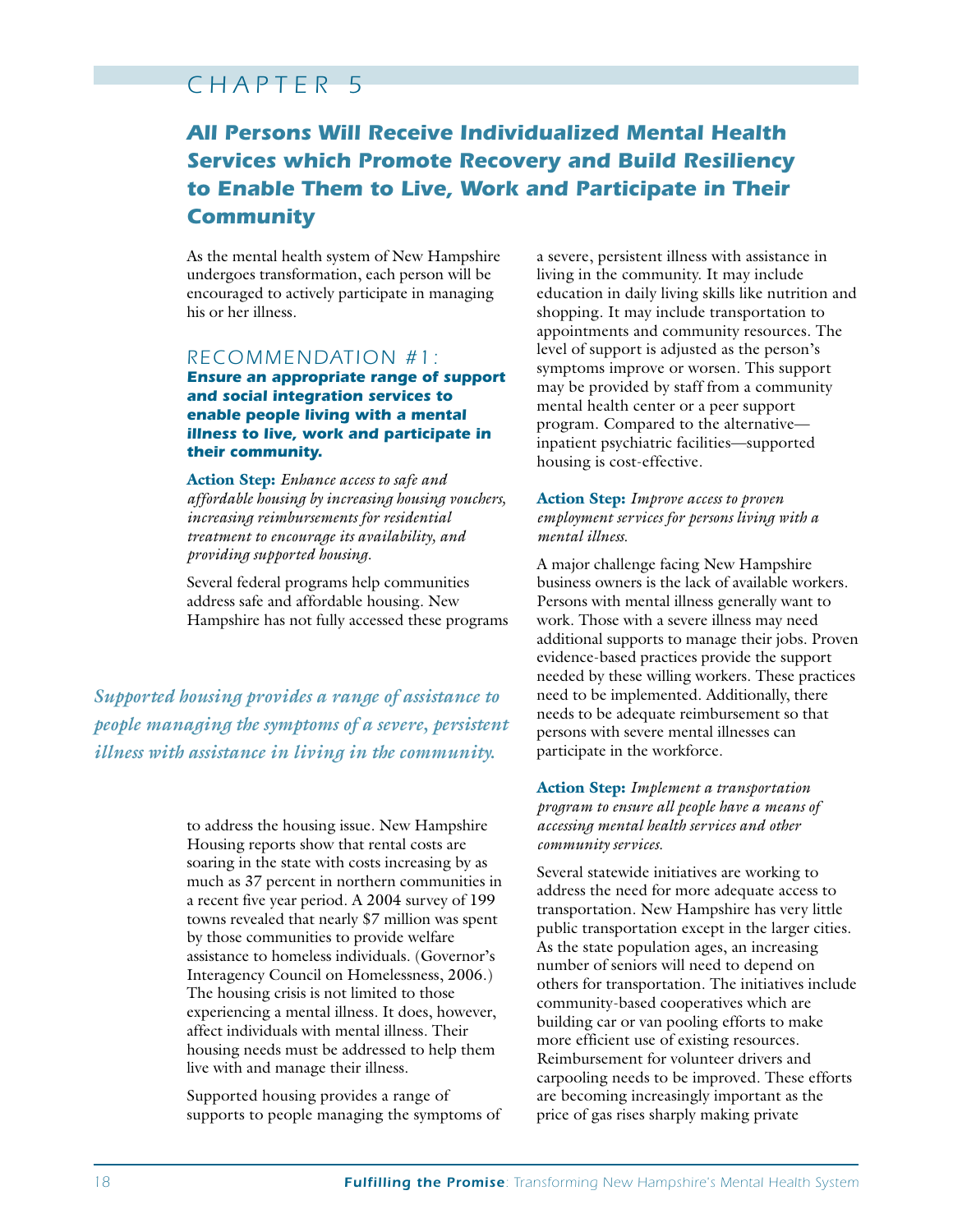transportation more expensive for fixed income and low income people.

**Action Step:** *Improve access to science-based transitional planning and life/career planning for adolescents and young adults with mental illness; assure these services are coordinated with schools, families, mental health providers and other agencies.*

Several statewide programs provide assistance to transition-aged youth to make wise school and career choices based on developing knowledge of their mental illness. These programs are proving to be of great assistance to these young adults and their family members because they are researchinformed and help young people achieve their recovery goals. These services need to be available in low stigma locations, such as schools and employment centers. Young adults who do not live with a mental illness find these major life decisions to be difficult in today's economic conditions; they are even more difficult for a young adult learning to live with a mental illness.

#### *RECOMMENDATION #2: Create financing mechanisms that include third party payments to support the implementation of evidence-based and emerging science-based practices.*

Mental Health treatment is poorly funded. It is under-funded in part because of the myths and stigma, which make it hard for spokespersons and champions to speak up and risk experiencing a loss of social status. It is under-funded because the effectiveness of treatment has not been broadly publicized. It is under-funded because persons with milder conditions have been willing to quietly pay out of pocket so that there is no record of their having received mental health services, which could impact their career.

As these issues are addressed, science-based services can be adequately funded and those people experiencing a mental illness will be able to access needed care when it's needed. One of the slogans for well-coordinated care is "The right amount of care at the right time."

**Action Step:** *Investigate changes in legislation, insurance rules and administrative policy, which could facilitate financing of a mental health system that meets the needs of the changing New Hampshire population.*

A study group should be convened to investigate current funding for care and identify ways those dollars might be more prudently spent. The study group would need to learn whether services are adequately reimbursed based on the real cost of their delivery. Do the costs include training, supervision and quality

*Several statewide programs provide assistance to transition-aged youth to make wise school and career choices based on developing knowledge of their mental illness.*

assurance activities? These costs need to be included in determining reimbursement levels.

As part of the investigation, the study group would need to look at reimbursement patterns for people working in allied health fields. True parity for mental health services would include reasonable compensation, which would help to stabilize the work force.

#### **Action Step:** *Establish true parity in coverage with medical conditions for all mental health and substance use conditions.*

Insurance actuaries have struggled for decades to determine fair compensation for mental health services. They have been frustrated by the fact that treatment plans necessarily include many variables. For example, the treatment of depression varies significantly in duration. As the research studying the effectiveness of mental health treatment has been published, there is now a better ability to suggest guidelines for the treatment of mild, moderate and severe conditions. The research being done in the mental health field can be used to determine fair, reasonable reimbursement for care and the current arbitrary and confusing methods being used can be discarded.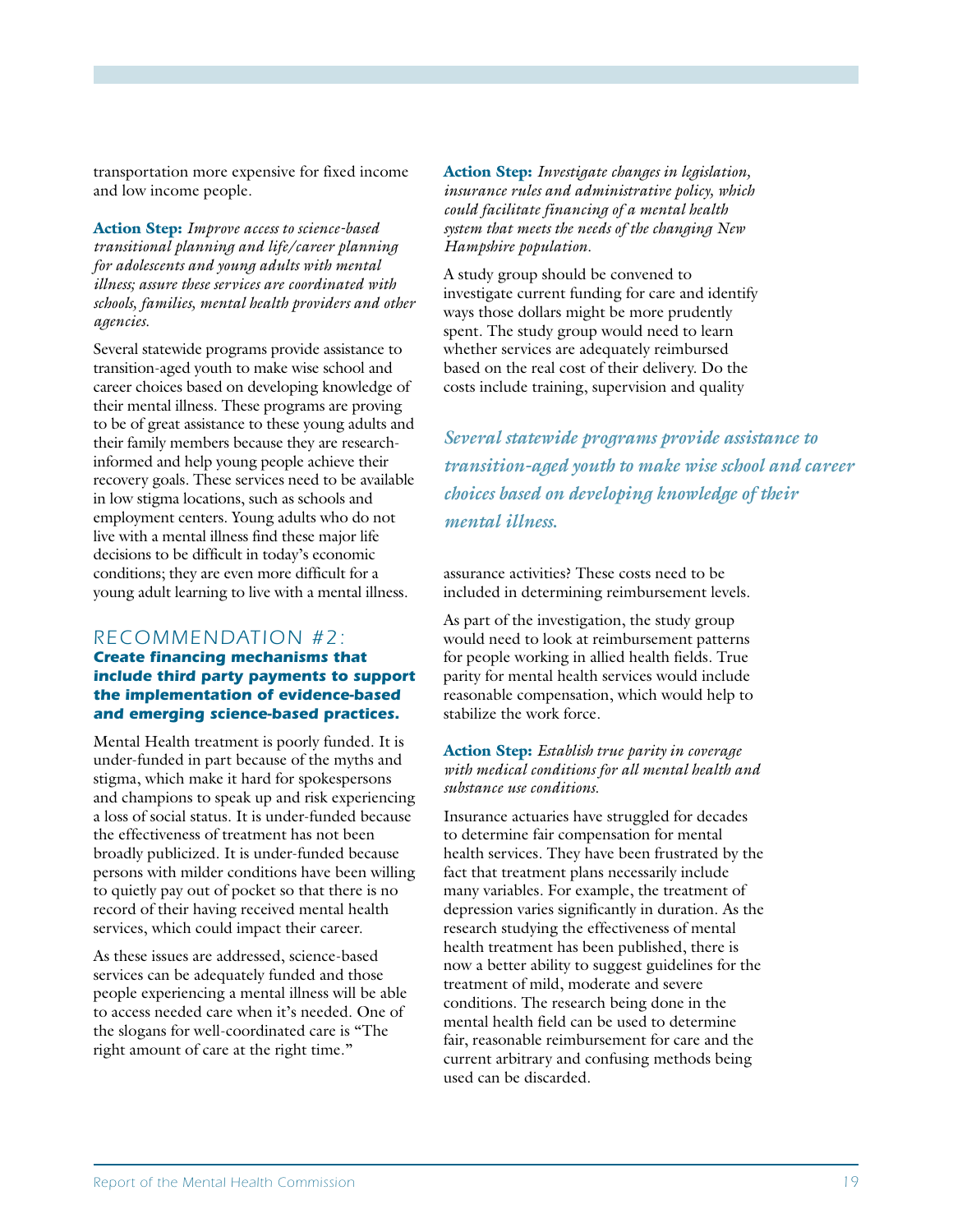# *CHAPTER 6*

## *Where We Go From Here: Next Steps*

This report is intended to be a living document to guide our state government leaders, residents of our state and key stakeholders as they work to change the administrative rules, state laws, and insurance company strategies that shape the state mental health system. One underlying theme is the recognition of the need to provide a broadbased public education program. This could help reduce the stigma that affects many people living with a mental illness. This would help reduce and eventually eliminate the discrimination experienced now by many persons who have a mental illness, as well as their family members.

*When it is broadly understood that good mental health is fundamental to overall health, then resources to provide early identification, effective treatments and support for community inclusion will be available in amounts equivalent to the resources now available to treat physical health problems.*

> A great deal of work will need to be done. When it is broadly understood that good mental health is fundamental to overall health, then resources to provide early identification, effective treatments and support for community inclusion will be available in amounts equivalent to the resources now available to treat physical health problems. The Commission has recommended a number of study committees and tasks forces to work on realizing some of these recommendations. A continued willingness on

the part of current participants, as well as recruiting new people, will be needed to continue the work of the Commission. Strong leaders are emerging from those who use the mental health system and those who work within the system. It is important to realize that the achievement of one of the recommendations in the report will move the system in the desired direction, but will not be sufficient to achieve the recommended transformation. The work of the Commission to date was achieved by a combined effort of many people working within the state system of care, the private system of care, recipients of services and their family members. This same type of people will need to continue to work together to effect the changes in the coming years.

The history of the New Hampshire mental health system provides an important caution to those who are engaged in examining the need for changes to the current system. Changes that were achieved in the first decade after the publication of the Wheelock-Nardi report were not effectively sustained. Some of the progress made was lost. As the transformation of our mental health system progresses, it is vitally important that improvements are made in effective, measurable, and sustainable ways. New Hampshire citizens must recognize that the development and maintenance of an effective system will require continuous maintenance and financial support. The opportunity exists for the New Hampshire mental health system to be significantly improved with the changes proposed in this document. It is our shared task to work towards achieving the goal of a transformed mental health system to benefit all the residents, families and communities of New Hampshire.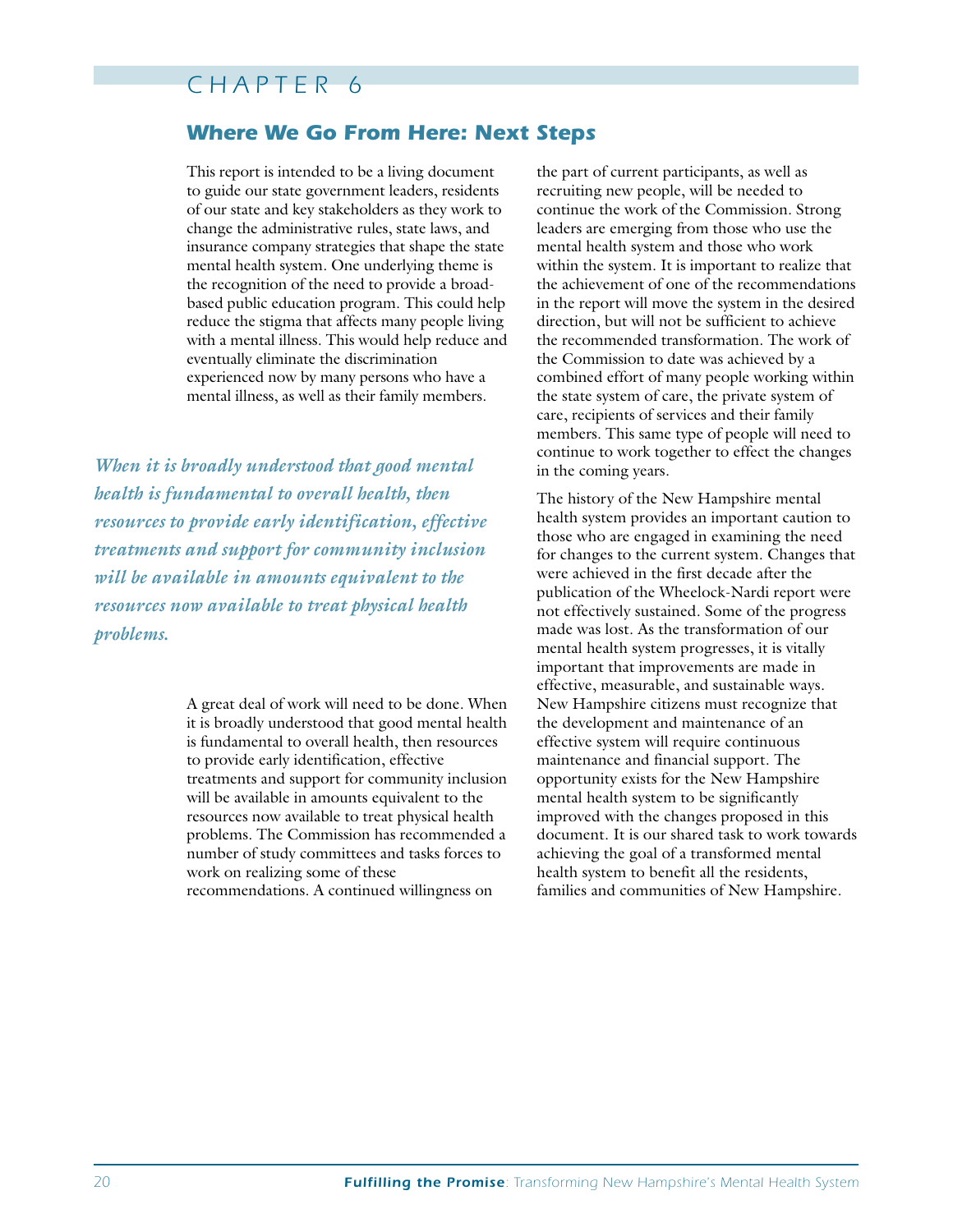# *APPENDIX A*

# *Glossary of Terms*

#### **Person-Centered System**

A person-centered system respects and responds to individual needs, goals and values. Individuals and providers work in full partnership to guarantee that each person's values, experiences and knowledge drive the creation of an individualized care plan as well as the delivery of services.

#### **Children- and Family-Centered Services**

A family driven/youth guided-system respects and responds to individual and family preferences, needs, goals and values. Individuals, family members and providers work in full partnership to guarantee that each person's and family's values, experiences and knowledge drive the creation of an individualized care plan as well as the delivery of services.

### **Recovery**

Recovery involves a process of restoring or developing a meaningful sense of belonging and a positive sense of identity apart from one's disability while rebuilding a life in the broader community.

## **Resiliency**

Resiliency describes the personal qualities and social supports that enable us to rebound from adversity, trauma, tragedy or other stresses - and to go on with life with a sense of mastery, competence and hope.

## **Peer specialist**

A peer specialist is a person recovering from a mental illness who has been trained and certified to help his/her peers gain hope and move towards their own recovery. A peer specialist

promotes self-determination, personal responsibility and empowerment inherent in self-directed recovery. A peer specialist provides consumer education, advocacy, peer support services in a variety of community settings such as emergency rooms, outpatient or inpatient settings.

## **Peer support**

Peer support is a practice provided by trained persons in recovery. These peers promote and model self-determination and personal responsibility in healthy, reciprocal relationships. Peers support peers in becoming less dependent on the mental health system; empowerment and recovery then come from feeling more competent and valued. Rather than working as an adjunct to treatment provided within mental health services, peer support occurs within the community in community-like settings where mutual relationships are built. It enables individuals to see themselves as whole people rather than focusing on illness and problems. A peer support center thus acts as the 'practice ground' to develop the skills needed to facilitate community and vocational integration.

#### **Evidence-based practices**

Evidence-based practices refers to interventions for which there is a solid scientific basis demonstrating their effectiveness at helping consumers to achieve their desired outcomes in specific areas. Well-established and controlled research studies to determine practice effectiveness have been conducted in the field with consistent outcomes and different mental health researchers have found similar positive outcomes for the defined practices.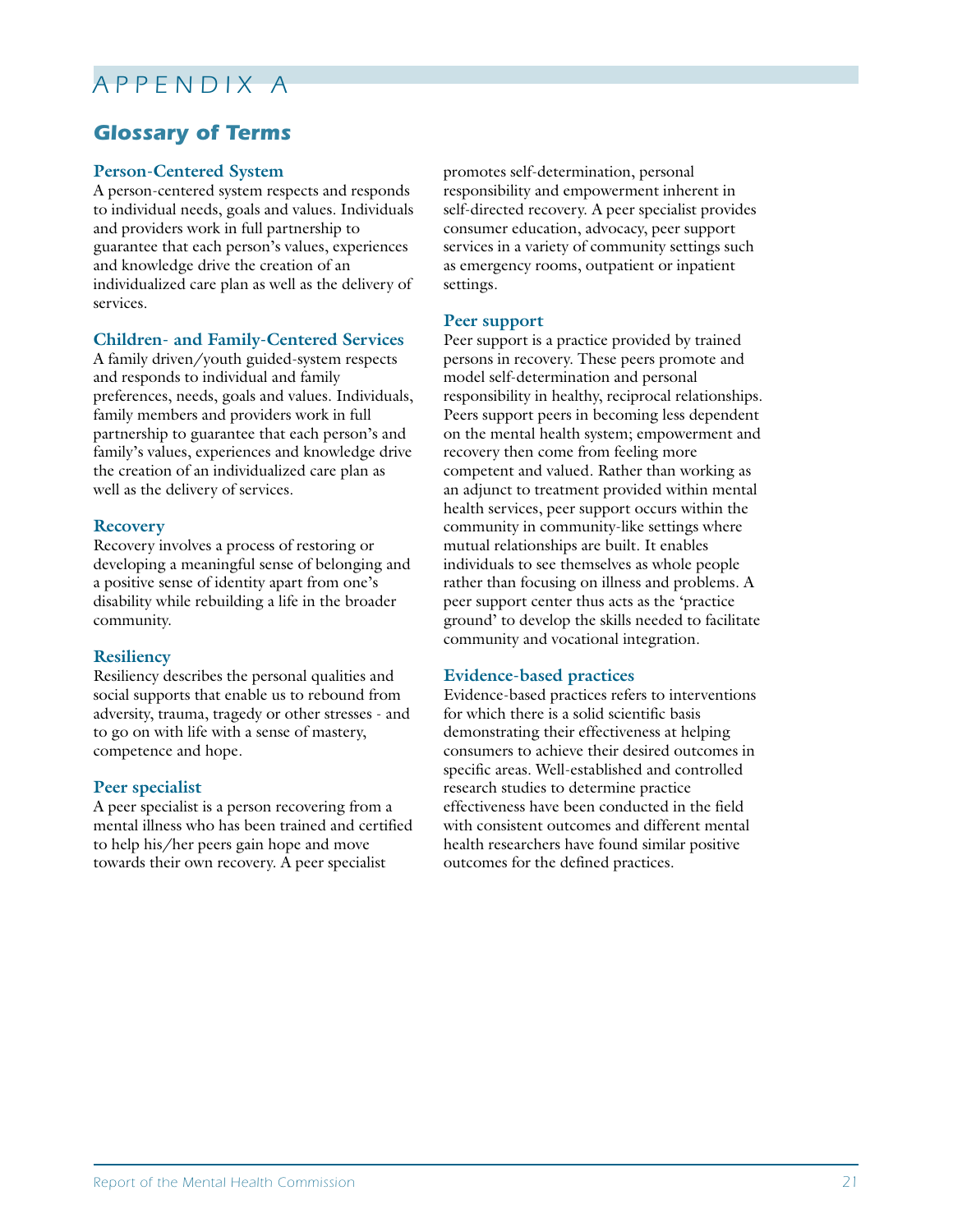# *APPENDIX B*

# *The New Hampshire Project*

The New Hampshire Commission created Work Teams to address each of the priorities identified in the President's New Freedom Commission report. In January 2006, the Commission Chairman established a Leadership Group that consists of the co-chairs of each of the work teams and additional Commission members. This Leadership Group met monthly to monitor the progress of the work of the Work Teams. The Leadership Group also established Ad Hoc committees which met to accomplish a specific task such as the writing of the key principles, the development of definitions of important terms and, most recently, to take the chapters written by each team and develop the list of recommendations to present in the first volume of the Commission report.

In January 2007, the Commission added one additional Work Team that is examining mental

*One important task already begun is to develop a working relationship with other planning groups at work in the state.*

> health care in the criminal justice system. It will not be included in this first report as it is not yet complete.

> More than 100 individuals have worked on the Commission's six Work Teams. It includes persons who have experienced mental illness, family members of those who have experienced mental illness, mental health professionals, health care providers, social service professionals, managers and directors from the Department of Health and Human Services, and other interested individuals. They have devoted countless hours to studying research findings and efforts in other states to address problems in their systems. Several work team members made a field trip to the Recovery Center in New Haven, Connecticut and another participated in a national conference on integrated healthcare. The Commission invited several national experts to make presentations to the Commission and community members including Larry Frick and Ike Powell from Georgia who provide peer

specialist training nationally and Dr. Bill Fisher from the University of Massachusetts Medical School. Work Team Five organized a presentation of the Telehealth capacity now being used at New Hampshire Hospital. Chet Batchelder, Superintendent of N.H. Hospital, demonstrated their ability to video conference with psychiatric staff at Dartmouth Medical School. A staff member from Genesis described their ability to deliver emergency video conference evaluations with persons who were at the Franklin Hospital Emergency Department. Several New Hampshire hospital psychiatrists made a May 2007 presentation to the Leadership Group about their experiences at the hospital and their recommendations for changes to the mental health system.

The work team members then drafted their chapters, debated editorial changes and brought their work to the Leadership Group.

The Commission elected to summarize the combined recommendations from the five original teams in the first volume of this report. There was significant overlap in the recommendations developed by the five work teams that reflects the consensus that developed about needed changes in the current mental health system. A second volume will be released in the near future that will contain the five separate chapters which have been developed by the work teams so that an interested reader can see a full summary of their findings. The report of the sixth team studying mental health and corrections will be released at a later date.

One important task already begun is to develop a working relationship with other planning groups at work in the state. To date, these include the New Hampshire Citizens Health Initiative, the New Hampshire Task Force on Alcohol and Other Drugs, The Suicide Prevention Council, The Children's Mental Health Initiative of the Endowment for Health Foundation, the Stigma Project and the Long Term Systems of Support Transformation, to name several of the projects now underway in the state. Each of these groups is working to improve the health of New Hampshire residents. It is only sensible to ensure that their efforts are strengthened by good communication and collaboration among and between us all in the future.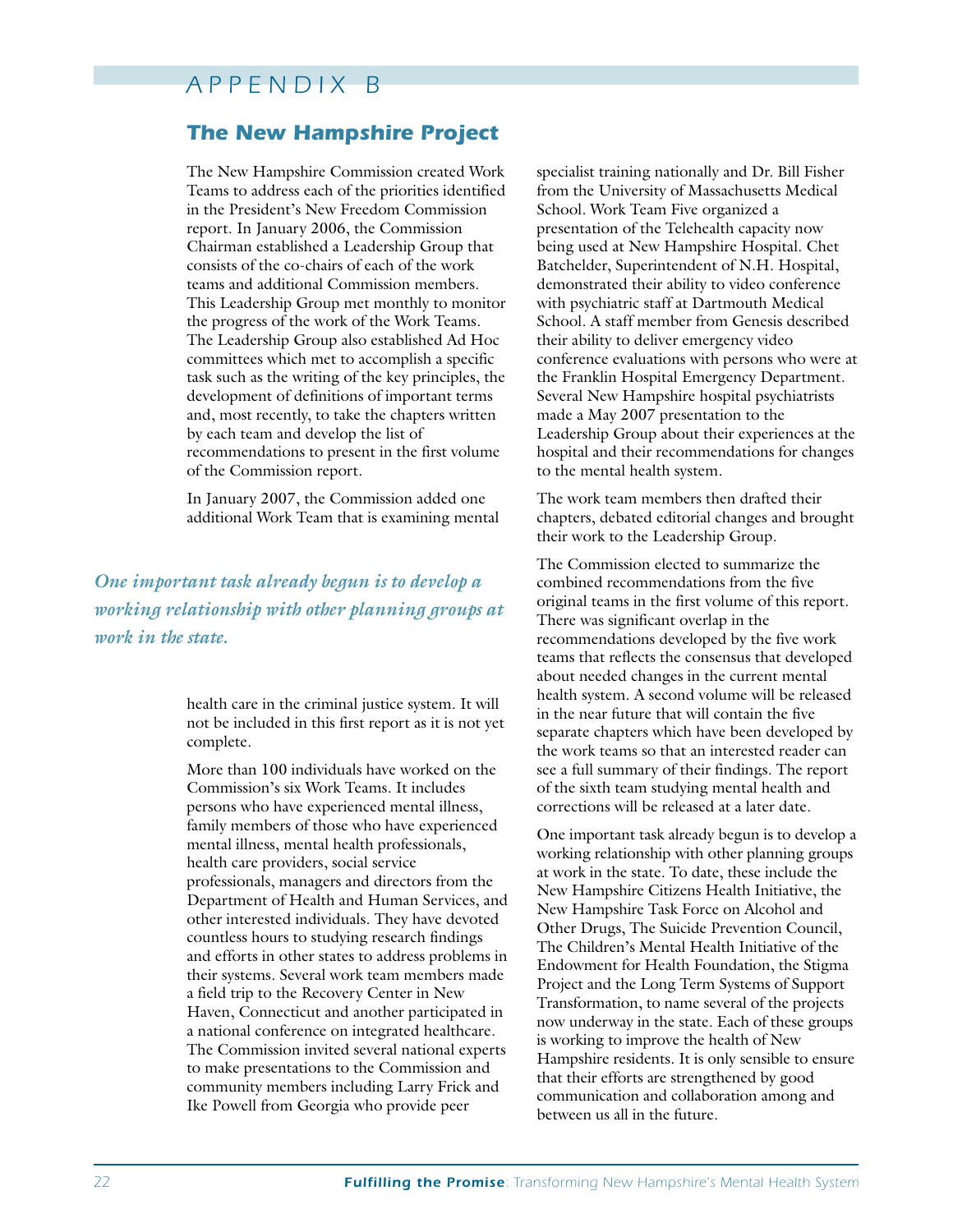This report represents a completion of a first step in the work of this Commission. The report is intended as a document summarizing the hard work of the many individuals who have participated in the Commission's task to date. The real work to transform the mental health system of care in New Hampshire is just beginning.

#### **Mission Statements of the Work Teams**

The membership of each of the five Work Teams was developed by reaching out to a broad cross section of people who were willing to work on the planning process for the Commission. For example, the Disparities Work Team invited representatives from the hearing impaired community, people who work with the seniors of our communities, persons from minority groups, persons working with AIDS projects and people who work with homeless persons. The co-chairs then addressed and developed a framework for their research and their process of discovery. Each team wrote a mission statement to guide their work. The following are the mission statements for each work team:

#### *Work Team One:*

#### **Consumer and Family Driven Services**

To use the insights of all persons with mental health issues, their families and communities, to design a sustainable mental health system that is fully responsive to people's needs and combats stigma.

#### *Work Team Two:*  **Quality Care**

To recommend a basic, objective quality framework for the mental health system that can help continuously improve our system in a measured and quantifiable way.

#### *Work Team Three:*

## **Integrated Mental Health, Primary Health and Substance Use Care**

Develop and promote a statewide comprehensive, integrated healthcare system that incorporates medical, mental health, and substance use services to effectively address the diverse spectrum of problems that clients bring to their health care provider. We will do this

# *The real work to transform the mental health system of care in New Hampshire is just beginning.*

through dissemination of best practices information, developing and supporting enabling legislation towards integrated care, and advocacy within our own individual spheres of influence.

#### *Work Team Four:*

## **Disparities in Access to Quality Care**

To develop recommendations for a continuum of early identification, intervention, and recovery based treatment services which will improve and sustain the mental health of all NH citizens across their life span by identifying and addressing cultural, ethnic, physical, economic, institutional, regional and financial barriers to the access of effective and equitable mental health services.

#### *Work Team Five:*  **Information Technology**

To investigate and implement the use of information technology and the exchange of information to transform the NH mental health system while adhering to the principles of confidentiality and privacy of the system stakeholders.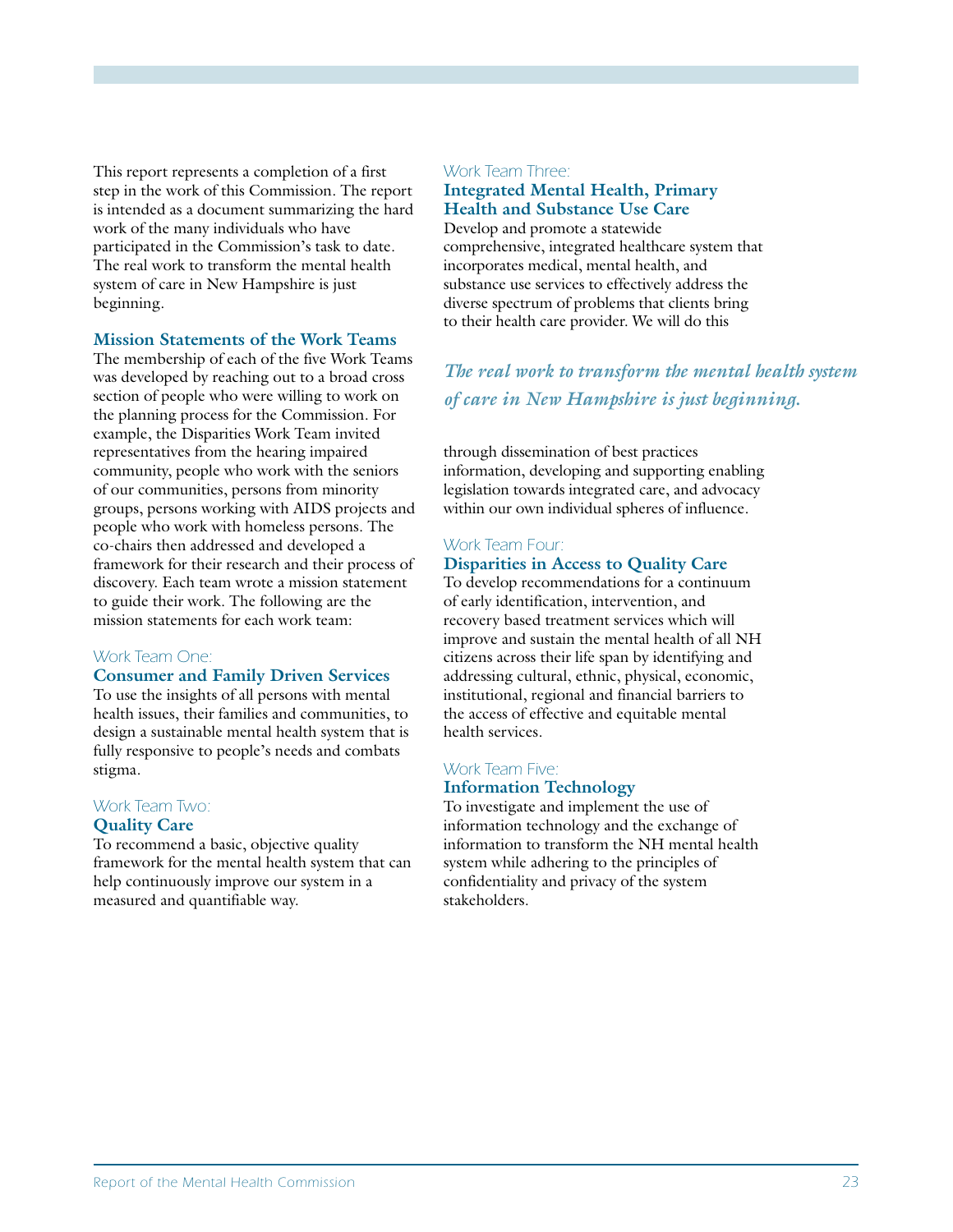# *APPENDIX C*

# *LIST OF COMMISSION MEMBERS*

## **Leadership Group**

| James MacKay, Chairman Concord  |  |
|---------------------------------|--|
| David Lynde, Vice Chair Concord |  |
| Daniel Daniszewski Laconia      |  |
| Nancy J. Beaudoin Lebanon       |  |
| Paul Gorman Lebanon             |  |
| Susan Fox Concord               |  |
| Lisa Mercado Loudon             |  |
|                                 |  |
| Michael Cohen Concord           |  |
| William Gunn Bow                |  |
|                                 |  |
| Lisa Mistler Concord            |  |
| Rose Wiant Concord              |  |
| Cindy Rosenwald Nashua          |  |
| Christine Hamm Hopkinton        |  |
| Joyce Jorgenson Peterborough    |  |
| Mary Brunette Concord           |  |
| Richard Learned Meredith        |  |
| Peter Janelle Manchester        |  |
| Ken Jue <i></i> Keene           |  |
| Nancy Rollins New London        |  |
| Mike Coughlin Laconia           |  |
| Kate Saylor Manchester          |  |

#### **Non-voting members**

| Suzanne Harrison Londonderry |
|------------------------------|
| Claudia Ferber London        |
| Mary Kaplan Hollis           |
| Kim Firth Bradford           |

#### *Work Team One:*

| <b>Consumer and Family Driven Services</b> |
|--------------------------------------------|
| Co-Chairs: Lisa Mercado & Vic Yopo         |
| Cindy Robertson Hooksett                   |
| Geri Foucher Bedford                       |
| Nancy Morse Rochester                      |
| Kathryn Wallenstein Concord                |
| Gretchen Grappone Concord                  |
| Tom Doucette Nashua                        |
| Jill LaPierre Nashua                       |
| Mary Ellen Yatzus Manchester               |
| Maureen Kispert Hannover                   |
| Karen Orsini Windsor                       |
| Betty Winberg Nashua                       |

## *Work Team Two:*

#### **Quality Systems Team**

*Co-Chairs: David Lynde & Peter Janelle*

| Ruth Bleyler Lyme                    |
|--------------------------------------|
| Bill Chausse Goffstown               |
| Jane Guilmete Concord                |
| Lenora Kimball West Windsor, Vermont |
| Donna Marie SanAntonio Wolfeboro     |
| Louis Todd Bickford Compton          |
| Jim McCarthy Durham                  |
| Betty Welch Manchester               |

### *Work Team Three:*

## **Integrated Mental Health, Substance Abuse and Primary Health**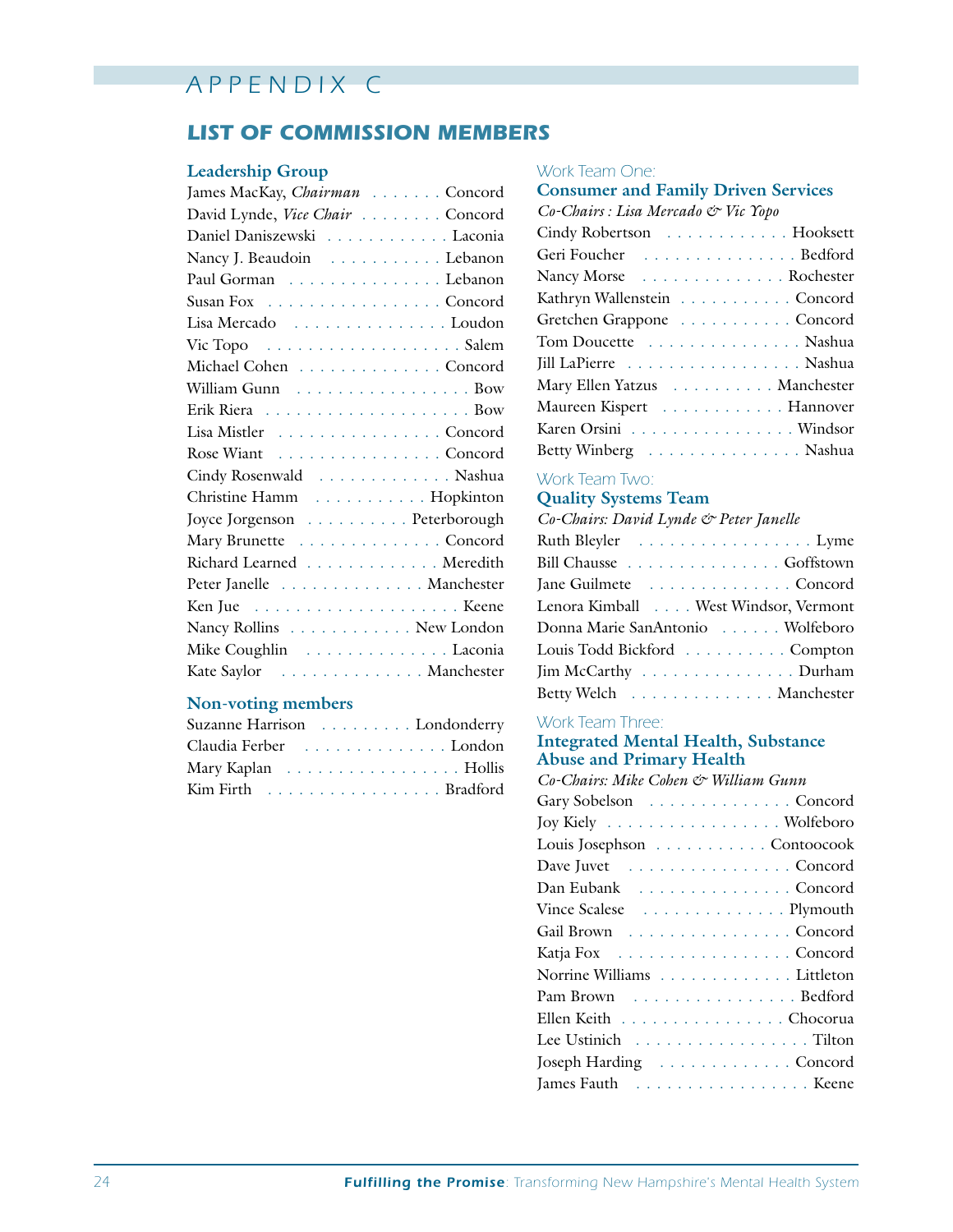## *Work Team Four:*

# **Eliminating Disparities**

#### *Work Team Five:*

# **Integrated Electronic Technology**

*Co-Chairs: Lisa Mistler & Ken Jue*

| Chester Batchelder Nottingham    |  |
|----------------------------------|--|
| Anne Conner Dalton               |  |
| Julie Ward Durham                |  |
| Nicholas Toumpas Concord         |  |
| Roxanne Kate Newmarket           |  |
| Elizabeth Fenner-Lukaitis Warner |  |
| David Coursin Concord            |  |
| Jim Pilliod Belmont              |  |

## *Work Team Six:*

## **Corrections and Mental Health**

| Co-Chairs: Cindy Rosenwald & Christine Hamm                   |
|---------------------------------------------------------------|
| Mike Skibbie (Changeline Concord)                             |
| Susan Mead Alberts Alberts Alberts Merrimack                  |
| Barbara French (Changel and Channier and Theorem and Henniker |
| Ron White Franklin                                            |
| Peter Batula Merrimack                                        |
| Gene Charron (al. 1999) Chester                               |
| Helen Hanks Tilton                                            |
| Kathi Fortin Concord                                          |
| Richard Doucet Franklin                                       |
| Palmer Jones Concord                                          |
| Alan Linder Concord                                           |
| Dick Hesse Hopkinton                                          |
| Catrina Graves Webster                                        |
| Bob MacLeod Thornton                                          |
| Barbara Keshen (Chambridge Concord)                           |
| Nancy Gallagher Northfield                                    |
| Dan Ward Albert Hansan Albert Hansan Pittsfield               |
| Trish Lee Peterborough                                        |
| John Broderick Manchester                                     |
| Claire Ebel (al., al., al., al., al., Concord                 |
| Bob Mack Nashua                                               |

### **Commission Members**

| Andre Martel Albert Handels Andre Manchester |
|----------------------------------------------|
| Wayne Hustad Keene                           |
|                                              |

# **Commission Resource persons**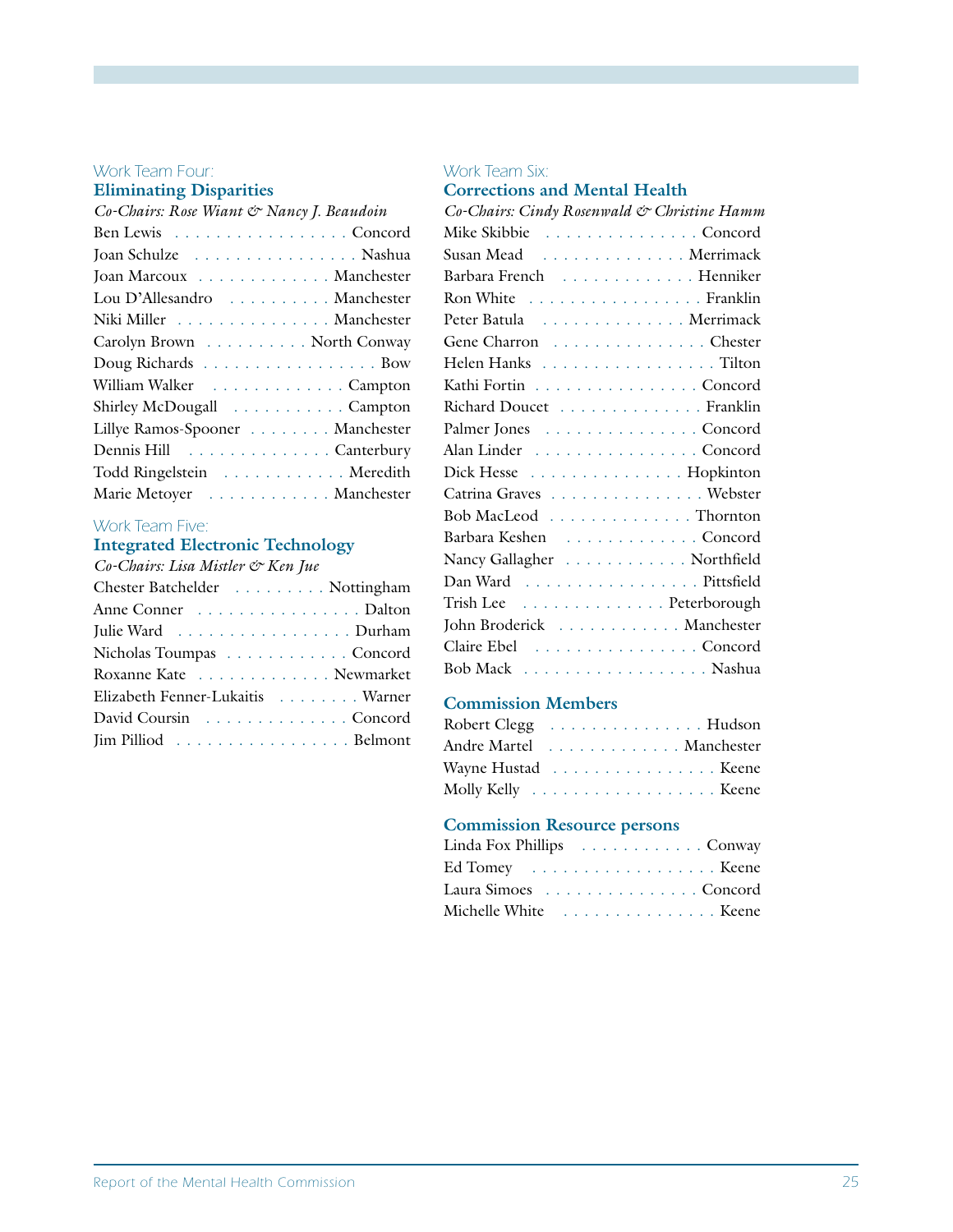# *APPENDIX D*

# *RESEARCH, RESOURCES AND SUPPORTING INFORMATION*

#### **New Hampshire Center for Public Policy**

published a series of reports in 2007 describing mental health services in New Hampshire. Information from studies completed in 2005 is also cited in the Commission's report. Website: *www.nhpolicy.org*.

**The President's New Freedom Commission on Mental Health** - *Achieving the Promise: Transforming Mental Health Care in America*. Website: *www.mentalhealthcommission.gov*.

**Institute of Medicine**. *Quality Chasm Series, Improving The Quality of Health Care for Mental Health and Substance Use Conditions* (2006) Website: *www.iom.edu*.

**NAMI New Hampshire** has a number of reports on mental health services in New Hampshire. Good materials describing mental illness and mental health treatment. Website: *www.naminh.org*.

**The National Institute on Drug Abuse** is a very good resource for issues of addiction and cooccurring illnesses. Website: *www.nida.nih.gov*.

**Dartmouth Psychiatric Research Center** offers a wealth of information about evidence based practices and current research being conducted about mental illness.

Website: *www.dms.darthmouth.edu.prc*.

**The Institute on Disabilities of the University of New Hampshire** offers a significant amount of good information for persons and their families living with a disability in New Hampshire. Website: *www.iod.unh.edu*.

**The New Hampshire Bureau of Behavioral Health** offers good information about mental illness and about mental health services in the state. Website: is *www.dhhs.nh.gov*.

**Archive of General Psychiatry Journal**, National Surveys, Kessler, 2005.

Two web pages describing good integrated healthcare are: *www.cfha.net* and *www.integratedprimarycare.com*.

#### **Mental Health:**

**A report of the U.S. Surgeon General** (1999). Website: *www.surgeongeneral.gov/library/ mentalhealth/home.html#forward*.

**Task Force to Study New Hampshire Hospital Census** (2005). This study originated from a working group that issued a report in 2005.

**Journal of Psychiatric Services**, 2007

**Presentation, Oct. 2007, on New Hampshire Mental Health Services** by Brenda Reiss-Brennan, Intermountain Healthcare based in Utah.

**Center for Disease Control (CDC)** is a good resource for reports on mental health services. Information cited in the Commission's report was obtained from a 2005 CDC report. Website: *www.cdc.gov*.

**Substance Abuse and Mental Health Services Administration (SAMHSA)** is a good resource for reports on mental health services. Information cited in the Commission's report was obtained from a 2003 SAMHSA report. Website: *www.mentalhealth.samhsa.gov*.

**Governor's Interagency Council on Homelessness**. Information cited in the Commission's report was obtained from a 2006 report issued by a commission of the Governor's Interagency Council on Homelessness. Council reports are issued every other year. Website: *www.dhr.state.md.us/transit/ts-gich.htm*.